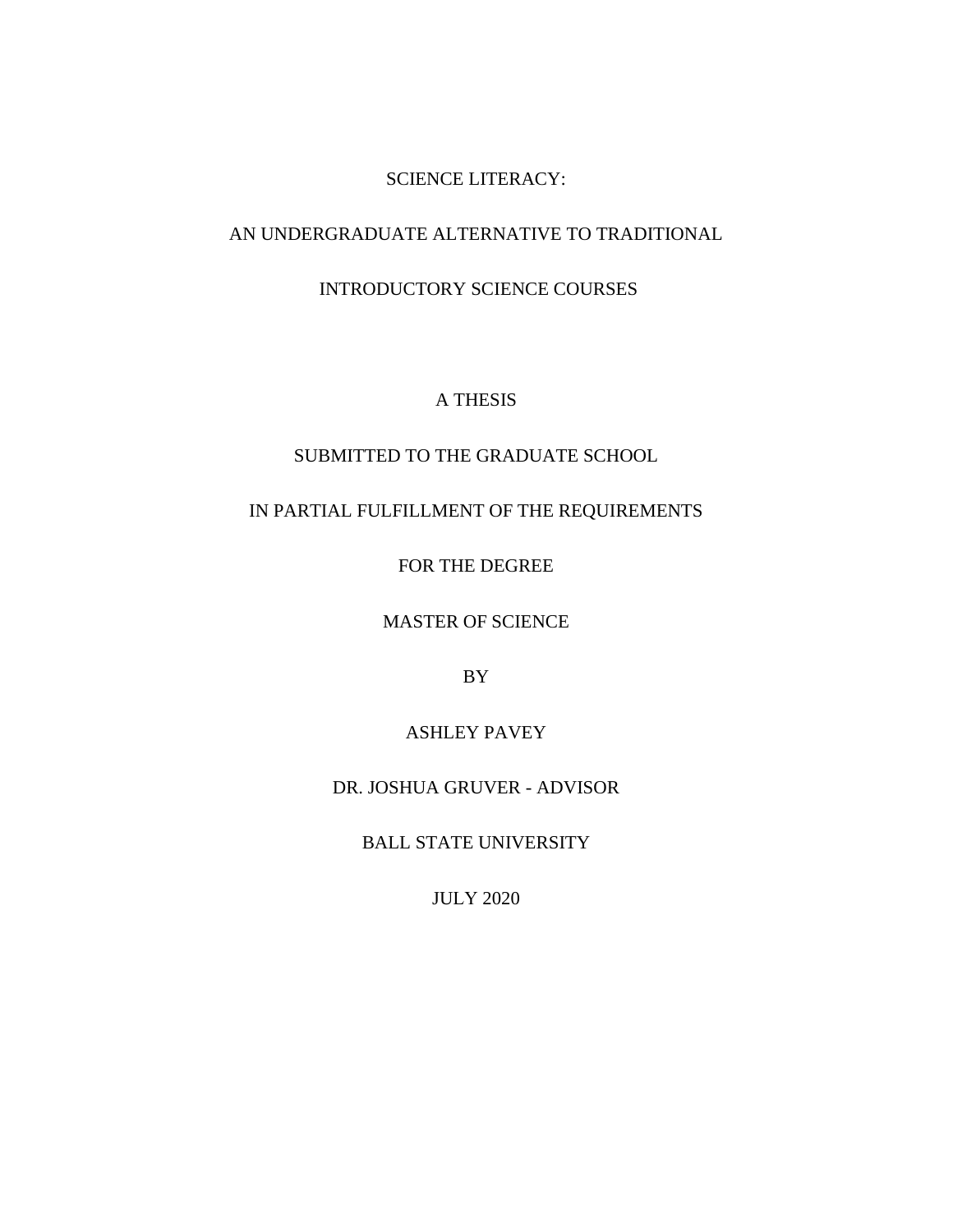### **ABSTRACT**

<span id="page-1-0"></span>**THESIS:** Science Literacy: An Undergraduate Alternative to Traditional Introductory Science **Courses** 

**STUDENT:** Ashley Pavey

**DEGREE:** Master of Science

**COLLEGE:** Sciences and Humanities

**DATE:** July 2020

**PAGES:** 43

This study utilized qualitative research methods to explore the attitudes, understanding, and professional opinions of Ball State University science instructors on science literacy. In-depth, semi-structured interviews with 8 introductory science professors of various departments were recorded, transcribed, and coded using content analysis to understand their relationship to science literacy and the role it plays within the traditional introductory science courses. Professors were asked a series of questions separated into four sections which addressed the following: Ball State's core curriculum, expectations within the classroom, perceived differences in student groups, and science literacy. Several themes emerged including: addressing scientific fundamentals, recognizing credible scientific sources, students fulfilling the core requirement, and relevancy to student lives. An additional section is included, which discusses the difficulties and potential for the development of a new course in science literacy. Implications and recommendations for Ball State University are discussed.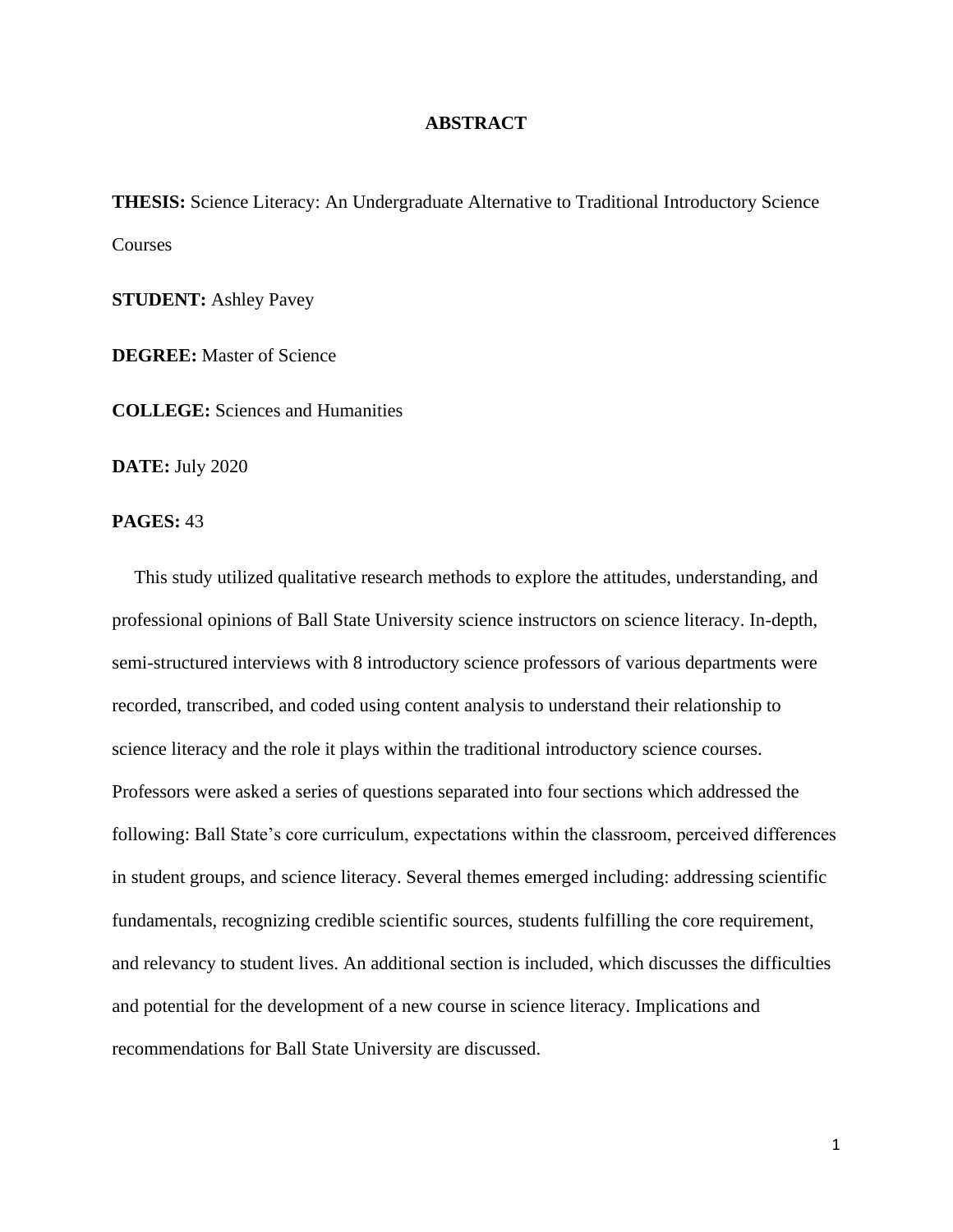### **ACKNOWLEDGEMENTS**

To all of the professors who took time out of their incredibly busy schedules to speak with me: you were absolutely vital to this research, and it could not have been completed without your participation. I admire your willingness to examine your classroom dynamics within this new context and am grateful for your thoughts and opinions on a subject which is incredibly important to me.

I also owe a great deal to Dr. Joshua Gruver; without your guidance and encouragement, I would not be where I am today. I told you once around a campfire at the beginning of our acquaintance—and if anything it is even more true now—that I want to be you when I grow up; you are an inspiration and wonderful educator. Don't let the struggles get you down.

I am also thankful to my thesis committee, who have encouraged and challenged me along the way: Dr. Amy Gregg and Dr. Thalia Mulvihill. I have enjoyed working with you and hope to get the opportunity to collaborate again in the future.

Finally, there are several people in my life which—without their encouragement and love—I could not possibly have hoped to succeed. My deepest thanks to my best friend Catherine for always knowing when I needed her, and to my Boys: this is as much your accomplishment as mine.

Thank you.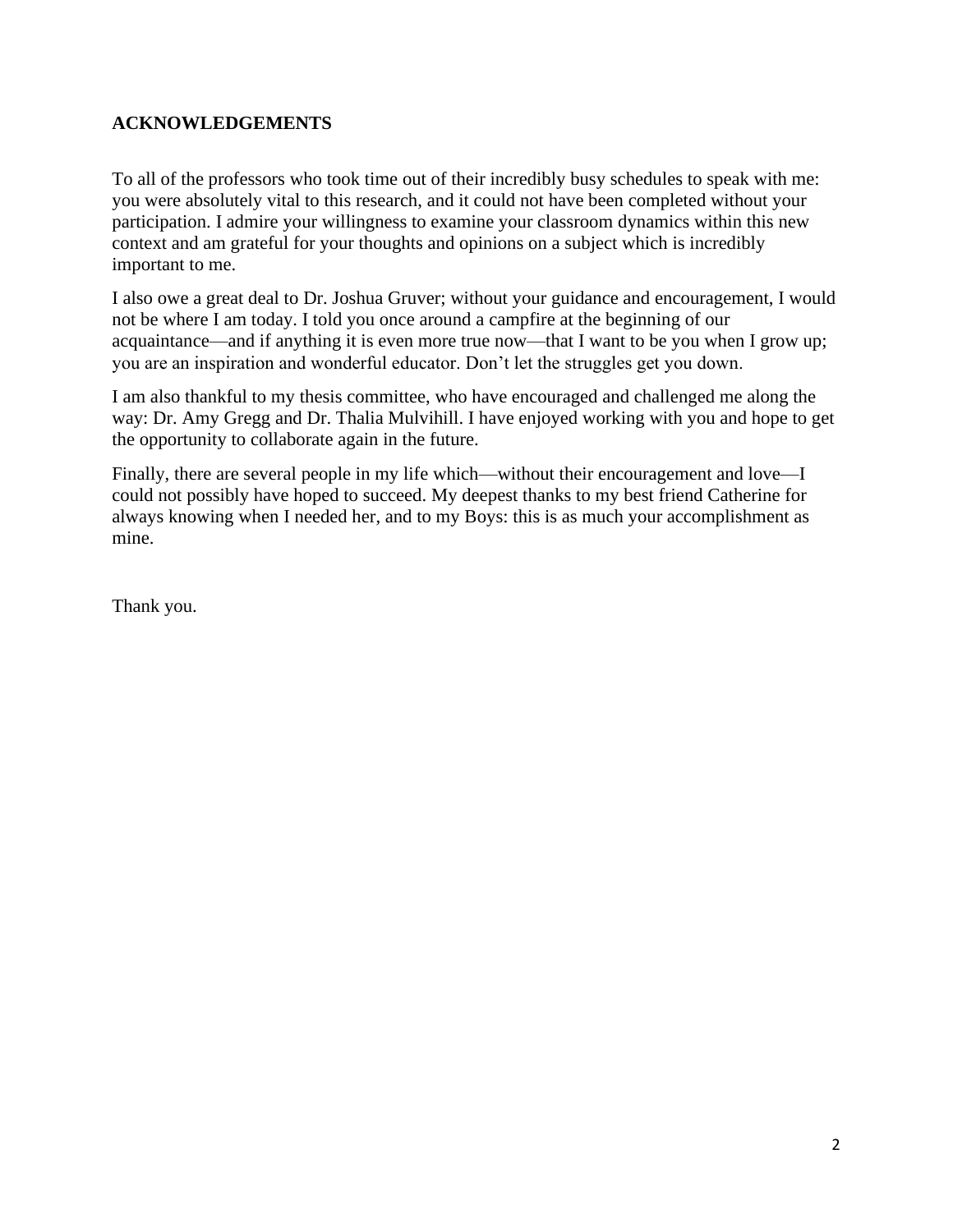# Table of Contents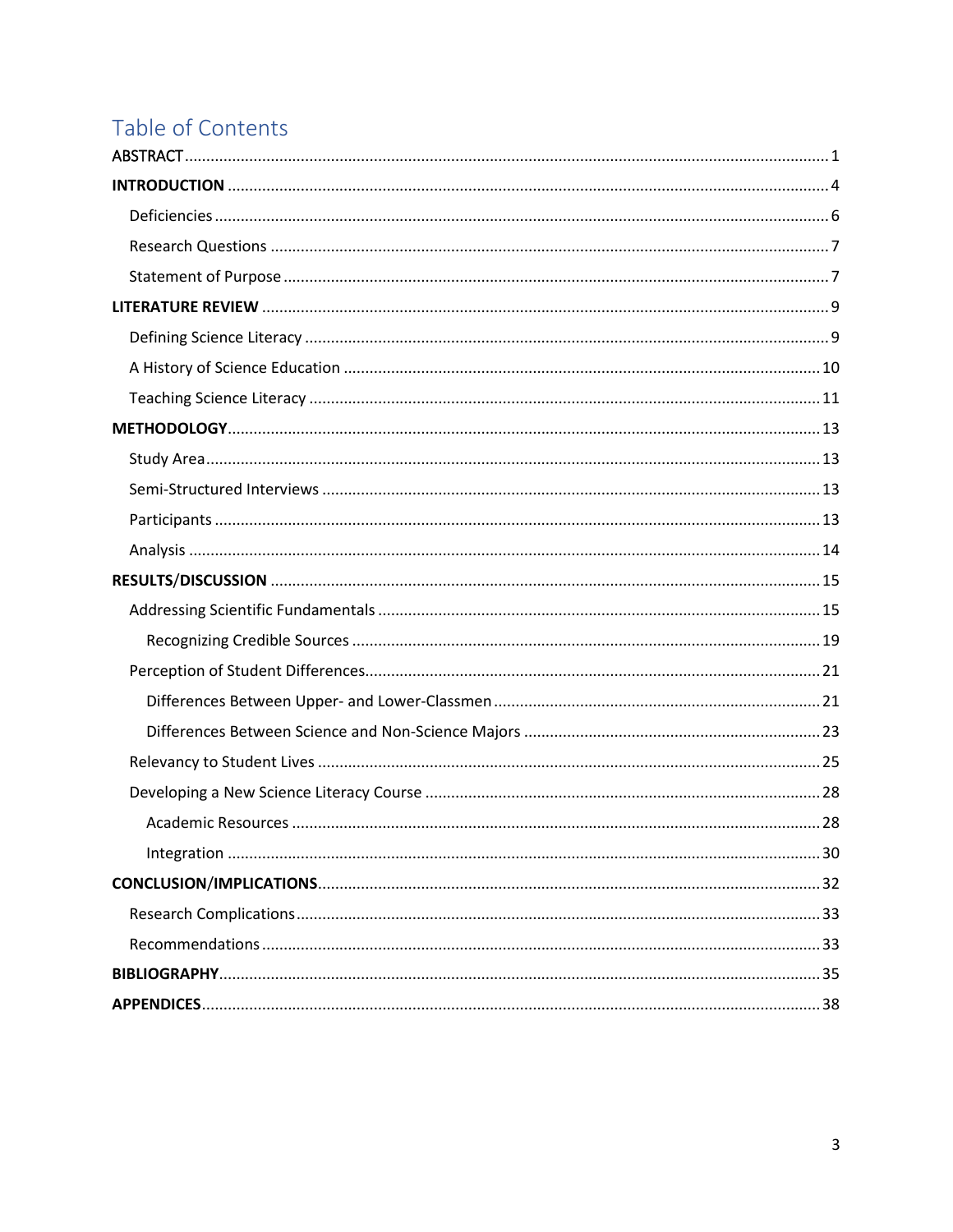### <span id="page-4-0"></span>INTRODUCTION

 In the United States, despite a majority of the public beginning to recognize the importance of science in their daily lives, there is a political and cultural misunderstanding of science and the scientific process (Pew Research Center, 2015). The current administration has made it a point to impede research and erode public confidence in the scientific community, forcing political agendas into scientific exploration (Plumer and Davenport, 2019). This has further influenced the acceptance of science as a political position rather than as an understanding of science as a basis for informed decision making. The task of effectively communicating science is one which has been explored and developed by scientists of all disciplines, and which has historically been approached with an attitude of trial and error. This is due largely to the ever-growing gap between those who practice and study science, and others who rely on those practitioners to effectively communicate and advance scientific themes for the larger societies within which they exist. With the rate of scientific advancement ever increasing, it is vital that the methods used to communicate science be honed. Scientists must not only be efficacious within the context of speaking to peers, but also when discussing scientific issues with the general public. This is an especially important aspect to consider when training students to work within an increasingly connected world in which science is a vital tool for both academic and cultural advancement (Liu, 2009). Science has been so thoroughly assimilated into the culture of our global society that the social context of research can no longer be ignored; science must be understood not only by its practitioners but by the general public. The scientific community cannot disregard the increasing scholarly and ethical demands of society for academic accountability, public participation, education, and cross-cultural exchange of knowledge which affect the acceptance and assimilation of science (Bielawski, 1984). The focus of this thesis is a specific aspect of the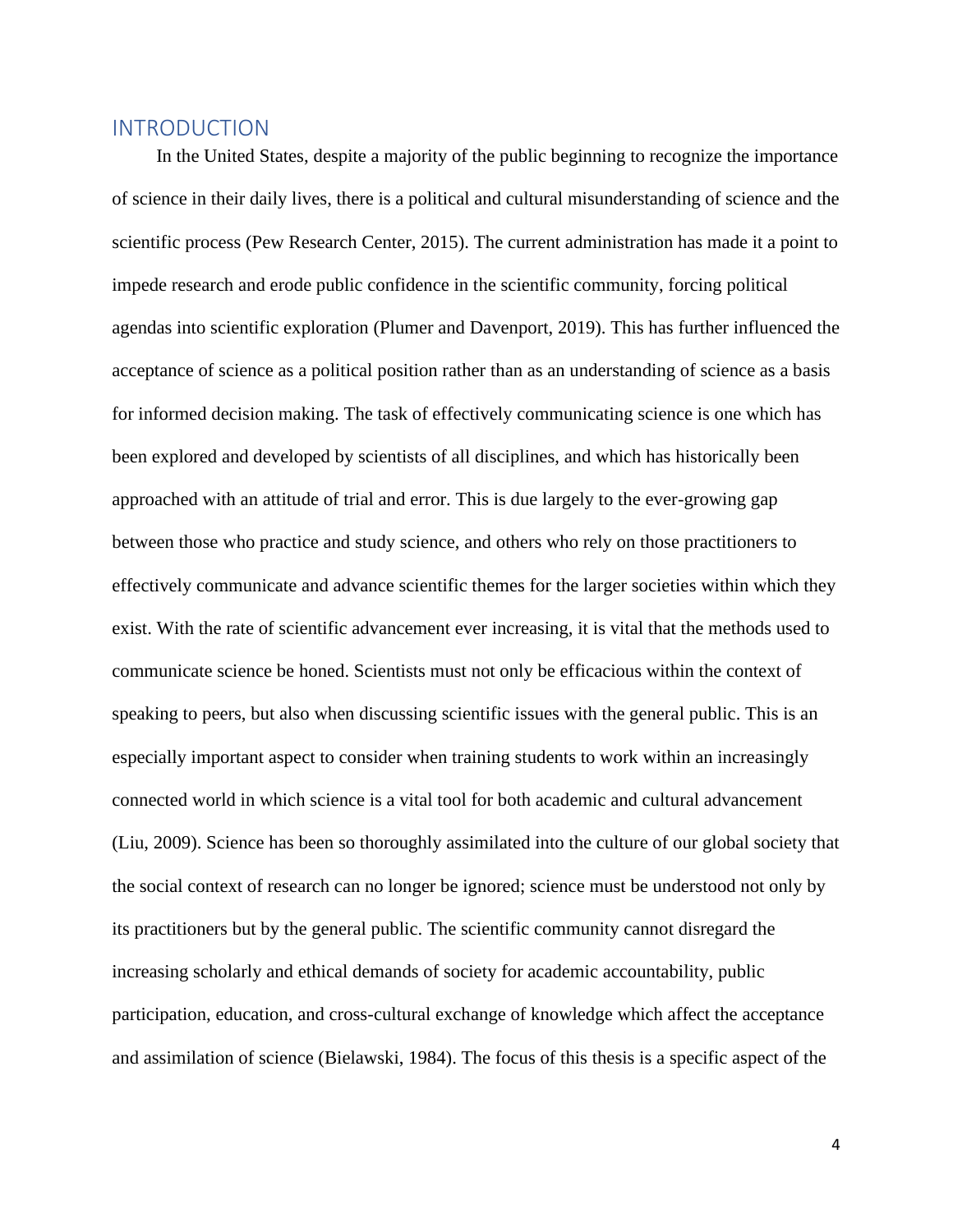broad idea of science communication: the attitudes and perceptions of university science educators.

The heightened impact of the layperson on the assimilation and advancement of scientific knowledge due to ever-increasing global connectivity, highlights the essential nature of effectively communicating science to the general public. This global state of affairs necessitates a shift in the practical role of the scientist, which becomes not only to seek knowledge, but also to impart it in such a way that they are able to cross cultural boundaries and effectively communicate discoveries (Bielawski, 1984). The responsibility for the level of science literacy found among the general public falls in the space between scientific discovery and the methods by which these discoveries are communicated. Perhaps the most important aspect of effectively communicating science lies within the academic relationship between practicing scientists and students of all ages. The goal of science education is generally understood to aim toward the development of a scientifically literate populace (NRC, 2013). This has been defined as "the knowledge and understanding of scientific concepts and processes required for personal decision making, participation in civic and cultural affairs, and economic productivity" (NRC, 1996). Effective science education is a crucial step toward effective acceptance of science by the general public, as more educated individuals have been shown to have a more positive attitude toward and understanding of science (National Science Board, 2018). This increased understanding can enable individuals to participate in decision making having to do with the application and assimilation of science knowledge and processes which affect their daily lives (Miller, 1993). Recent political and media debate in the United States concerning science concepts and issues exemplifies the need for more research in the development of a scientifically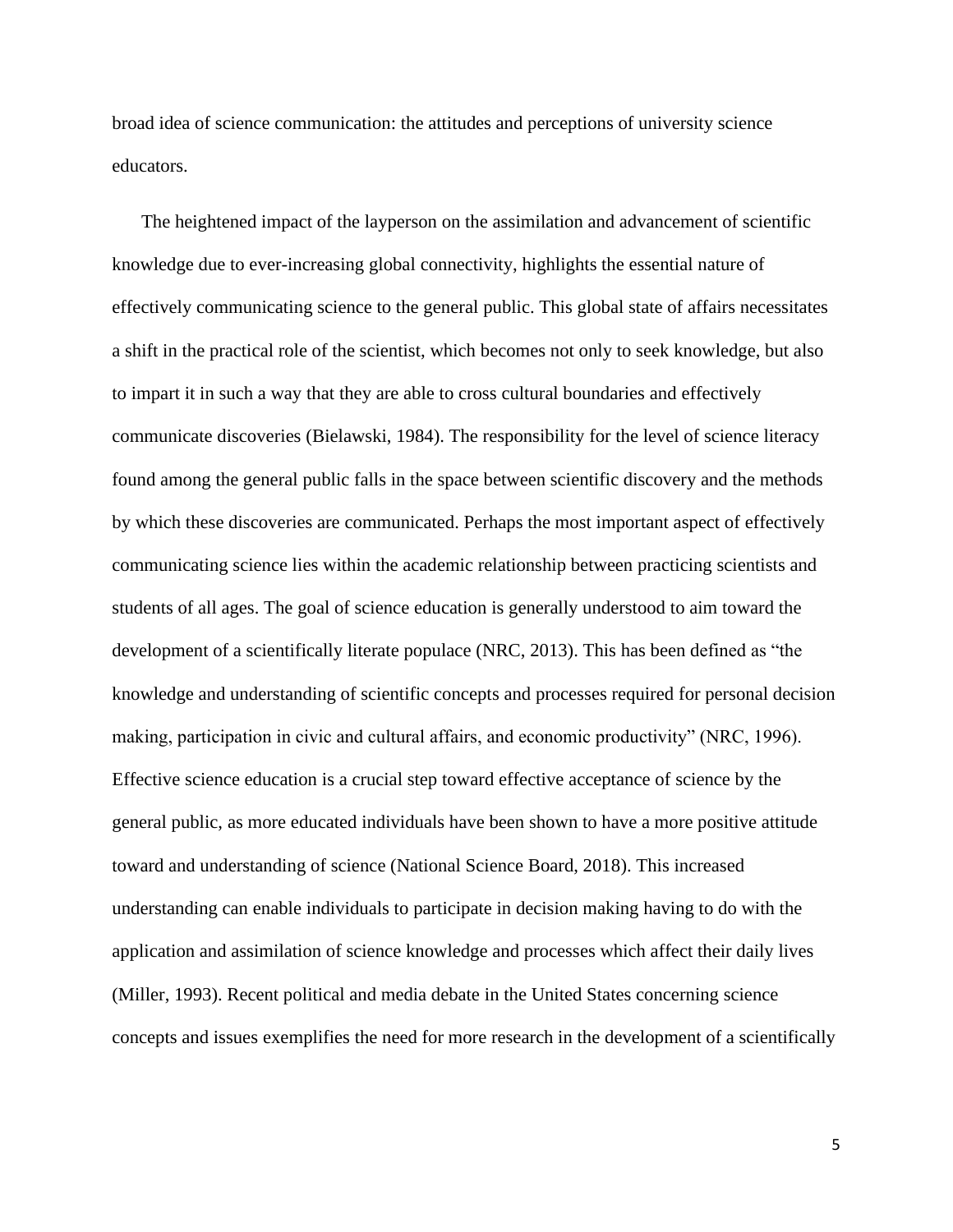literate populace (Liu, 2009), the first step being the education of individuals as they prepare to enter adult society.

A crucial step toward addressing the science literacy gaps among students of all disciplines and age levels lies with addressing professorial assumptions of the kind of scientific knowledge students have and the resources made available to them prior to beginning their postsecondary education (Glaze, 2018). These assumptions have translated into disadvantaging those students lacking in that prior knowledge. The often unspoken but pervasive culture of a highly research-based curriculum found in most science departments results in a pigeonholed pathway to science education via traditional introductory lab courses. These lab courses often fail to provide all students an equal chance for success in terms of science literacy, because the potential gains are lost on many who lack the basic understanding of many of the scientific principles that are part of the common human experience. This contributes to the current public and political aversion to science literacy and its importance. Therefore the addition of a course specifically designed to address these issues may be a highly effective way to include nonscience major students in the growth of the sciences.

### <span id="page-6-0"></span>Deficiencies

 Most science literacy research up to this point has been focused on defining and expanding the concept of science literacy and what it means for science education within the context of a responsible and educated citizenship (Harring and Jagers, 2018). Science literacy aimed education methods have been explored and shown to improve both science literacy and process skills over traditional lab courses (Gormally et al, 2009), however these studies have been limited to single classrooms and have not explored possible differences, which could be found between different student groups or different branches of science. Recent political and media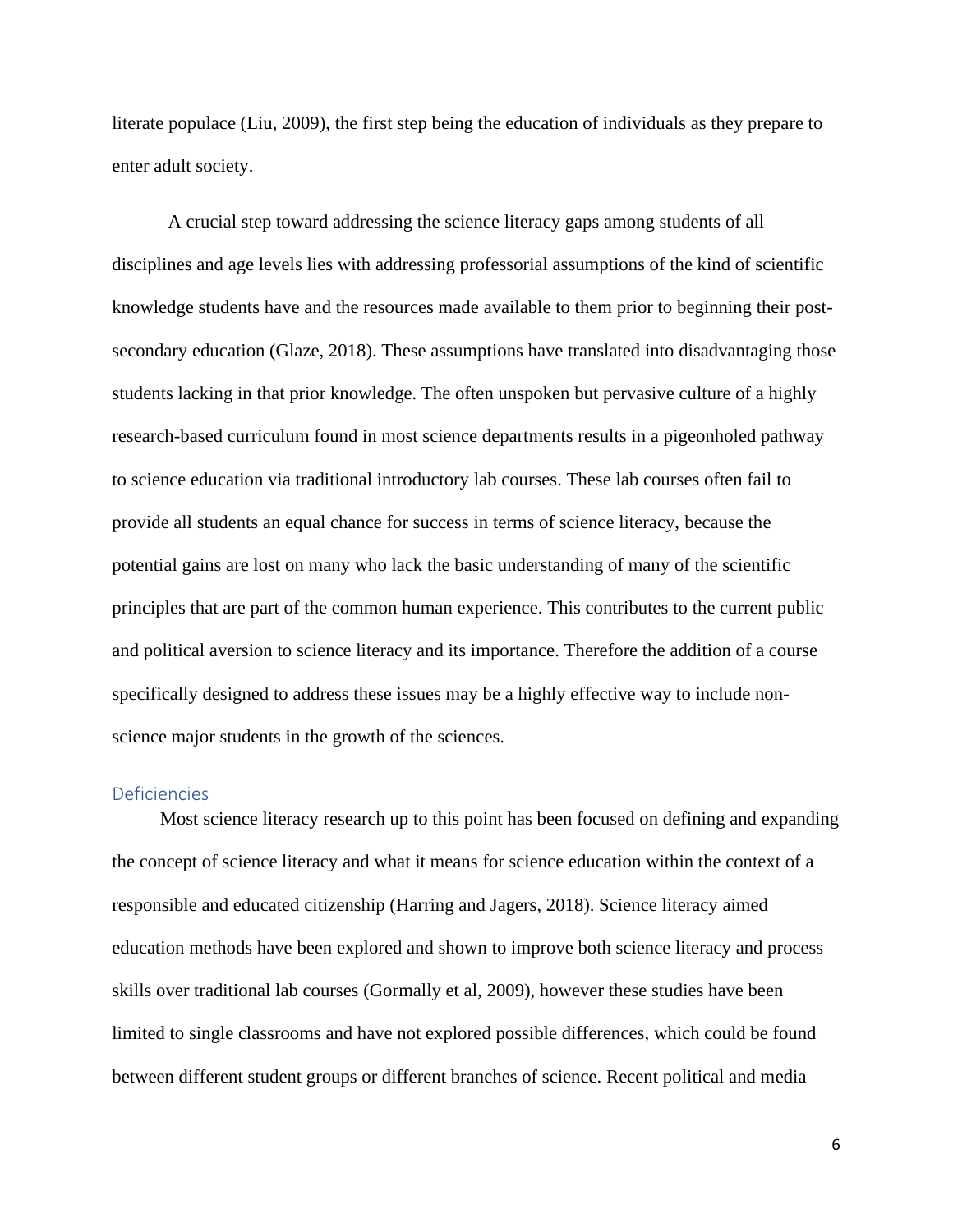debate in the United States concerning science concepts and issues (e.g., Climate Change) exemplifies the need for more research in the development of a scientifically literate populace (Liu, 2009). This research was intended to fill some of these research needs through an exploratory study of Ball State science educators, who ostensibly use the University Science Core Curriculum to help enable students to become responsible and engaged citizens.

### <span id="page-7-0"></span>Research Questions

Broadly speaking, this study sought to explore the attitudes and potential assumptions of Ball State science educators concerning science literacy. Several research questions included: What role do professors believe the introductory science courses serve within the Ball State core curriculum? Do they have a familiarity with the term 'science literacy' and how is it integrated into their courses? Are their expectations of students within the core science courses affected by perceived differences in student groups? Should a new option for science education be explored within the core curriculum science courses at Ball State? The interviews served to address these questions and provide insight into educator's perspectives.

### <span id="page-7-1"></span>Statement of Purpose

This study explored faculty's expectations of their students and the role science literacy plays in the classroom. This included investigating faculty perceptions of science literacy levels among students taking these courses and the role of science literacy within the university core curriculum. Addressing gaps in science literacy found in the general student population is the responsibility of both secondary and post-secondary educators, and this study aimed to expand the current body of literature available by exploring possible perceived differences between student groups (such as science vs non-science majors), and between different branches and departments of science education. This study will complement and expand the existing body of work on this subject by providing a more in-depth analysis of professorial attitudes on science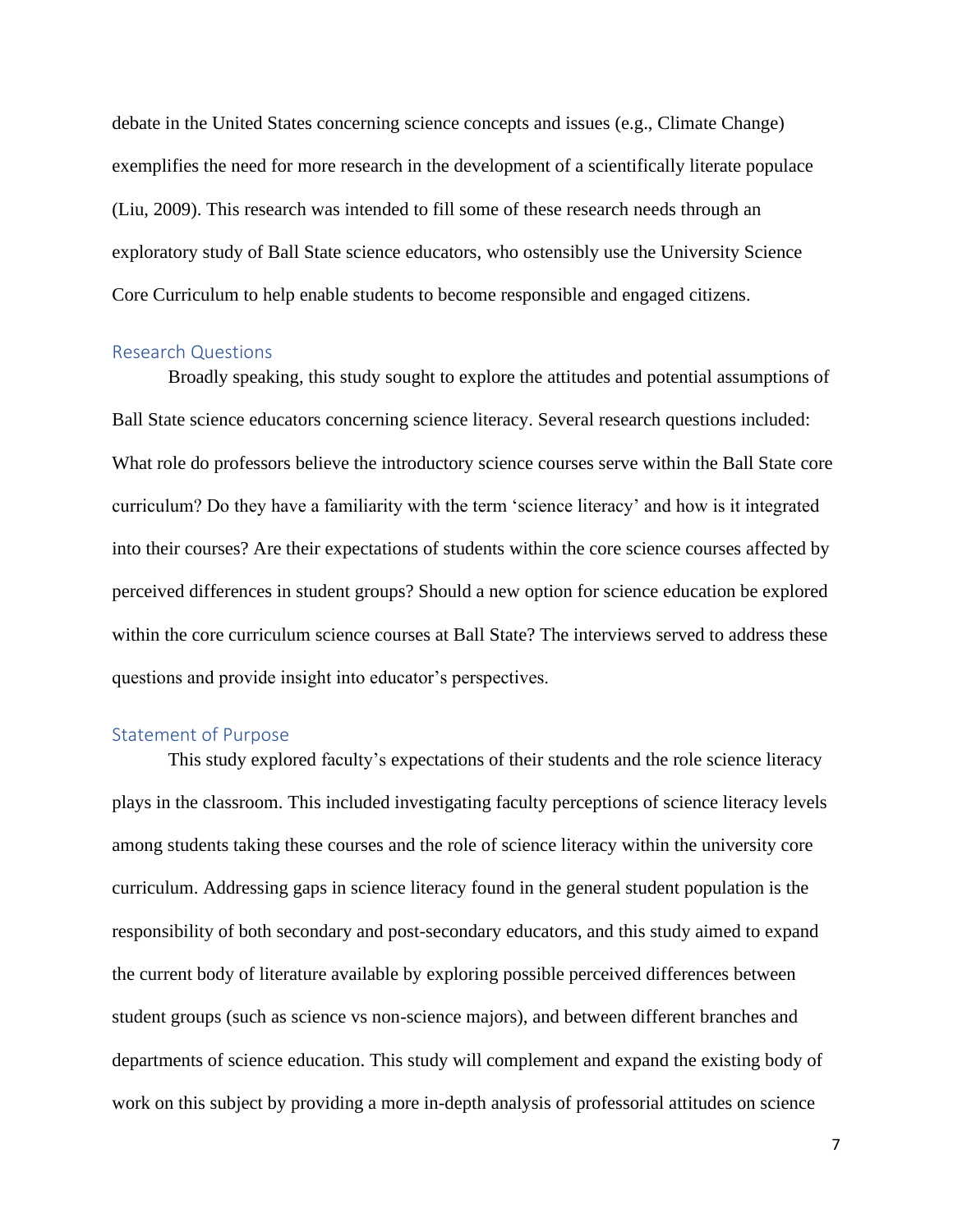literacy within specific core science courses. This was achieved by completing semi-structured interviews with professors of different departments who have recent experience teaching the introductory science courses which fulfill the Ball State core curriculums science credit requirement.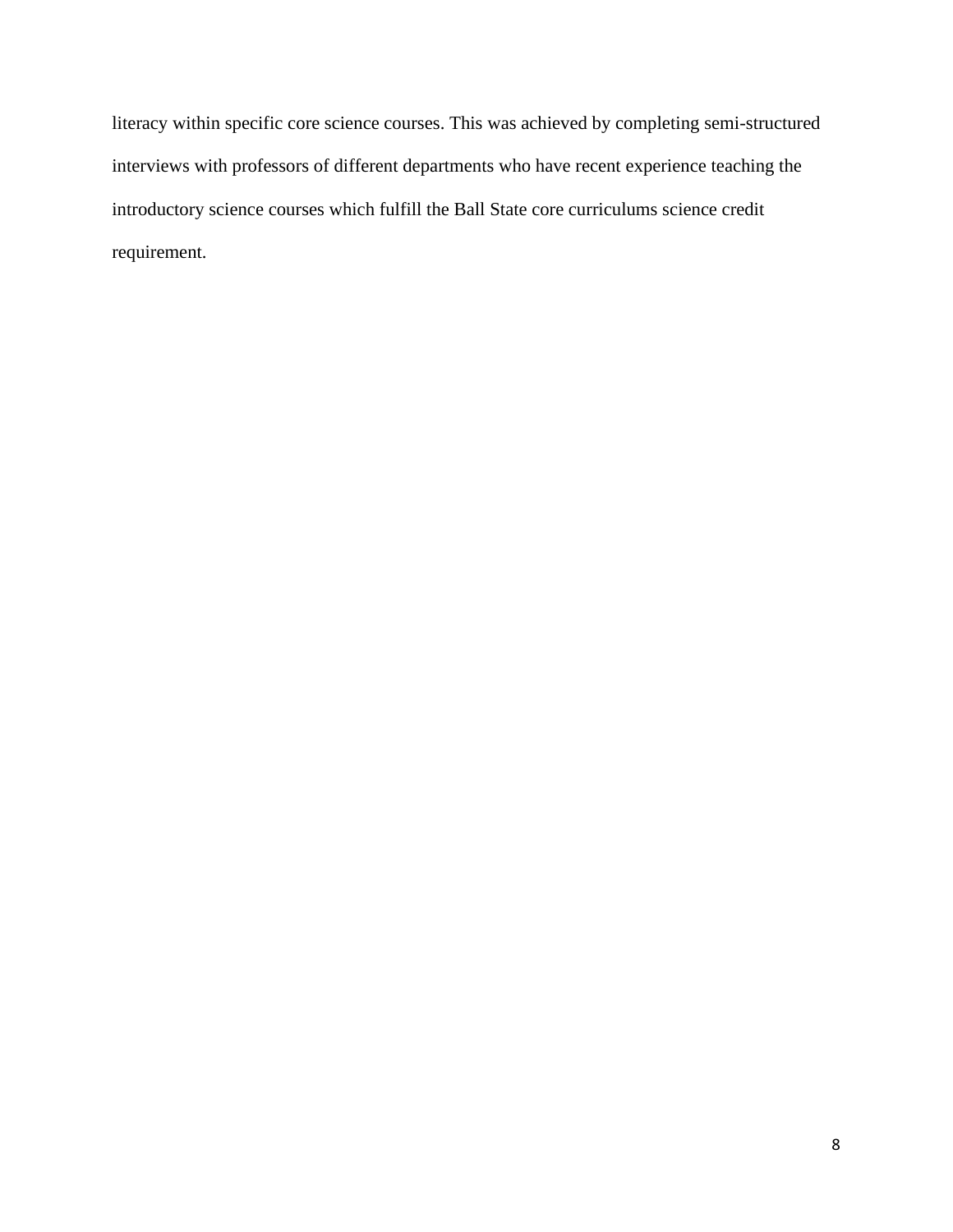### <span id="page-9-0"></span>LITERATURE REVIEW

#### <span id="page-9-1"></span>Defining Science Literacy

Since the 1920's, as technology and society have advanced, so too has the "goal" for science education shifted over time. As culture and global political awareness have fluctuated, the definitions of scientific literacy have grown and changed along with them. In 1963, the Executive Secretary of the National Science Teachers Association (NSTA) surveyed a number of scientists and educators, asking them to describe what science literacy meant to them. Most of them focused on the idea of greater content knowledge in a variety of fields, rather than speaking of the intersection between science and society at large (Carlton, 1963). The NSTA also defined a scientifically literate person in their 1971 position statement *School Science Education for the 1970's* as one who "uses science concepts, process skills, and values in making everyday decisions as he interacts with other people and with his environment [and] understands the interrelationships between science, technology, and other facts of society, including social and economic development" (NSTA, 1971). According to the National Science Education Standards (NSES), science literacy is "the knowledge and understanding of scientific concepts and processes required for personal decision making, participation in civic and cultural affairs, and economic productivity" (Glaze, 2018). However, this broadness is most probably a necessary part of the nature of scientific literacy, as there is no single correct way to be educated on the matter. In fact, science literacy may be less of a finale and definitive state of being and more of a mode of thinking in which students can be trained (DeBoer, 2000). That is to say, science literacy will be different for each student and educator as the issues teachers find most relevant to discuss will be different depending on their lives and the lives of their students; where they live, and what issues are most relevant to their daily lives.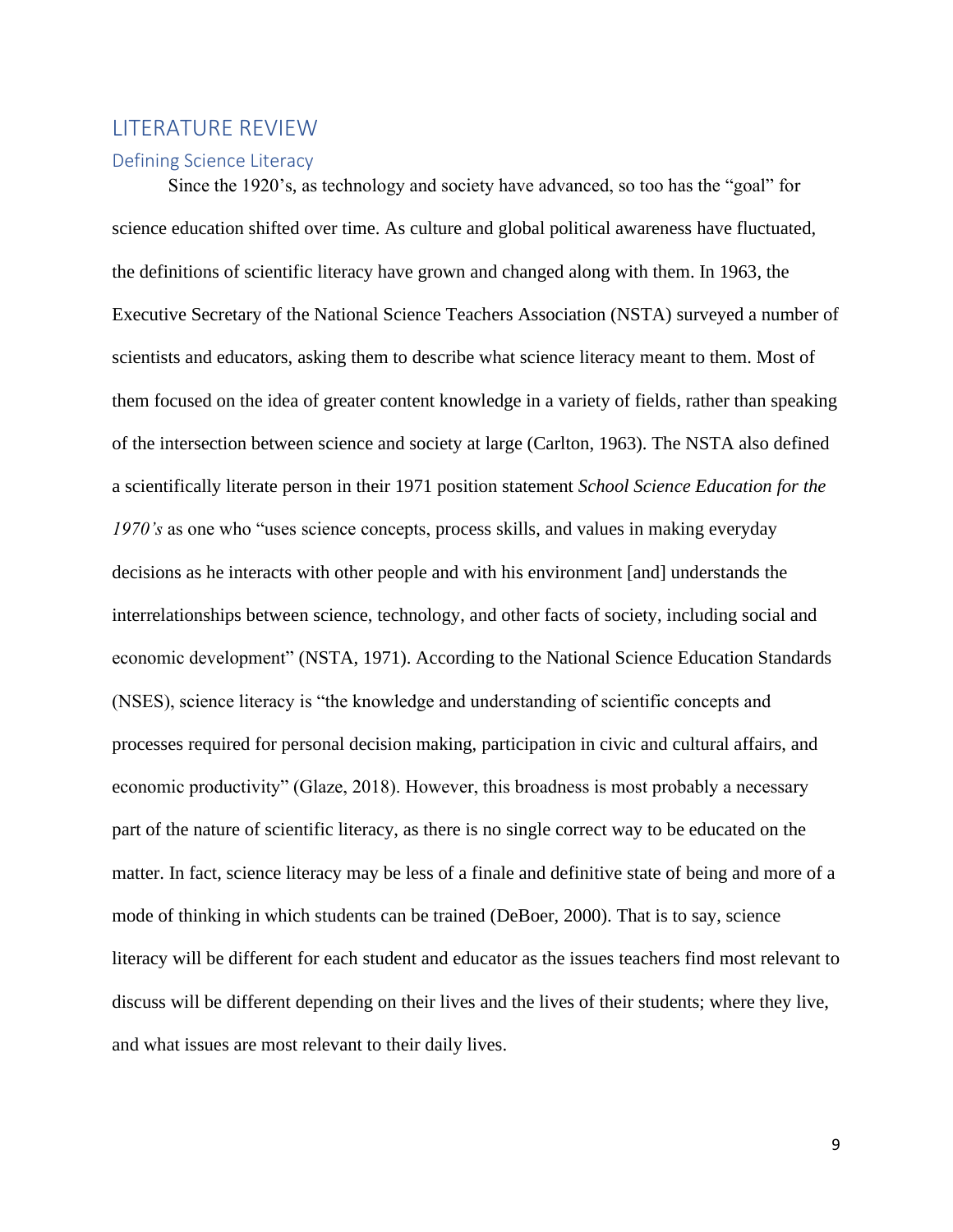### <span id="page-10-0"></span>A History of Science Education

Scientific literacy as a concept has been in the lexicon since the 1950s, although it is only fairly recently that its definition and status as an emerging focus in science education have begun to be studied and pursued in-depth. For most of the history of higher education in America, the humanities were the subjects most firmly entrenched in the culture of the public and of education; they were thought to be the most useful and worthy subjects (DeBoer, 2000). Science at the upper levels shifted the traditional deductive logical approaches used by the humanities to an inductive process which involved the observance of the natural world followed by formulating conclusions based on that evidence. It quickly adopted an attitude of fostering independent thought, and of cultivating citizens who would be better equipped to more fully and knowledgeably participate in civic matters. In other words, it would create an increasingly scientifically literate populace (although the phrase would not be used until much later in the history of higher education) (DeBoer, 2000).

Currently in the United States, the main measuring tool in terms of scientific education are standardized tests, which highlight the constraining nature of some of the content standards enforced. Because science literacy is such a broad term, rigid definitions and testing dates cause educators to reduce science instruction to a literal understanding of fact and definition rather than the development of critical inquiry skills necessary to facilitate long term scientific literacy. The result is an influx of underprepared students into post-secondary education, and it falls to both secondary and post-secondary educators to help bridge those gaps. The role of the professor in addressing these short-comings is paramount, as they are often the only practicing scientists students are likely to encounter. Yet these problems are also often compounded by educators' assumptions, including expectations of what students should know before entering given courses. The dangers of these assumptions exist not only for non-science majors, but future scientists as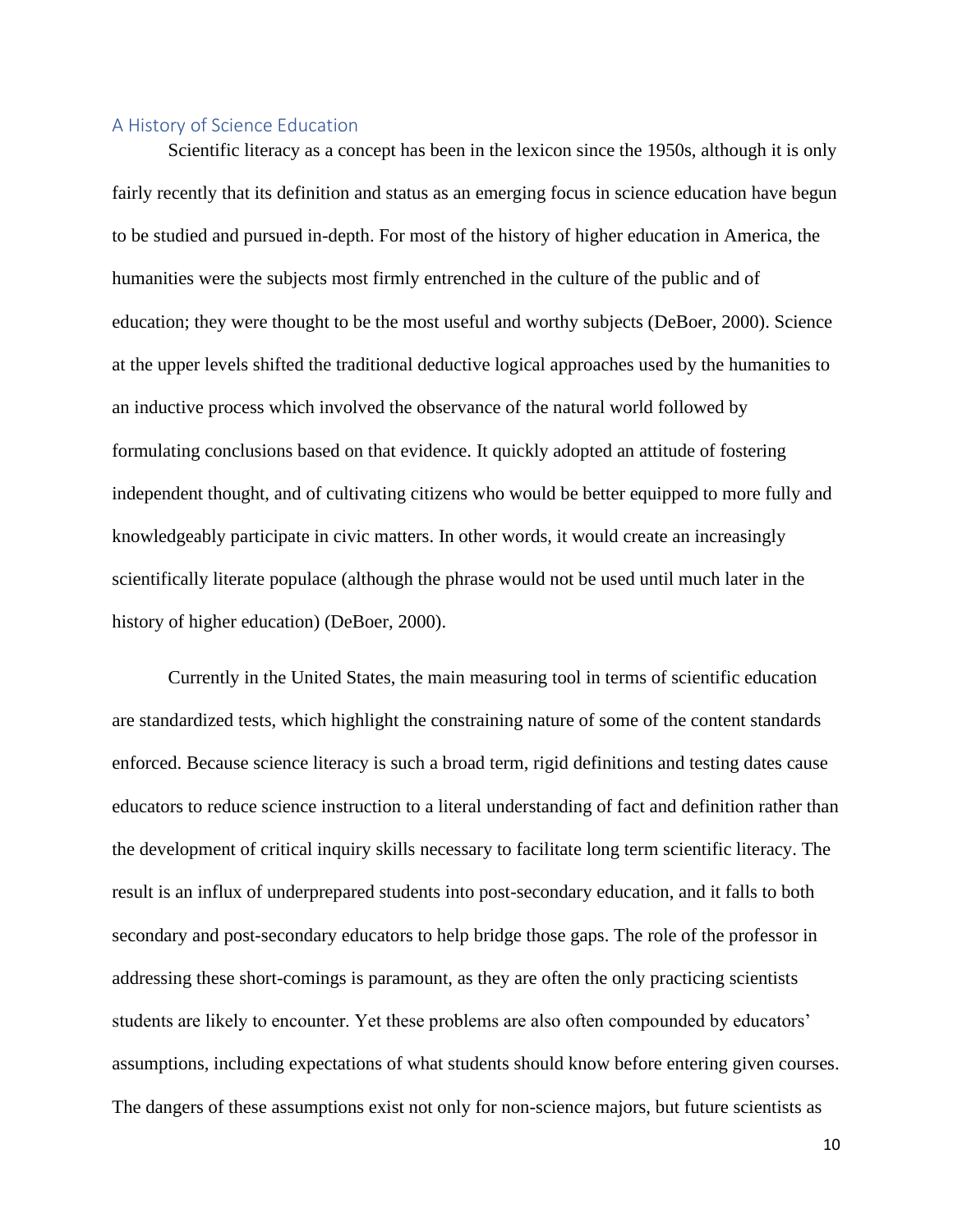well. Because science majors are assumed to possess the understandings, which make up basic science literacy, they too often receive little to no background on the realities of the scientific process; this in turn produces scientists and educators who continue the proliferations of these misconceptions (Glaze, 2018). In the words of Dr. Amanda Glaze of Georgia Southern University, filling these gaps in student knowledge ensures that "we are not merely correcting the mistakes of others but are ensuring future success and strength in our fields" (Glaze, 2018, p.4).

### <span id="page-11-0"></span>Teaching Science Literacy

It must be addressed that the broad nature of the term science literacy prevents standard assessment of such a course; in other words, there can be no test of scientific literacy because there is no body of knowledge than can legitimately define it (DeBoer, 2000). Very few attempts have been made to assess scientific literacy, with the most in-depth form currently developed being an environmental literacy assessment specifically designed for a single college campus (Lloyd-Strovas et al, 2017), which could not necessarily be extrapolated to include other campuses or student body compositions. However, science literacy aimed education methods have been shown to be effective forms of instruction which positively influence the development of students. For example, the guided-inquiry approach has been shown to improve science literacy among non-science undergraduate students (Gormally et al, 2009); this suggests that approaching science education with science literacy as the main focus improves both science literacy and science process skills as compared to traditional laboratory methods.

It has also been argued that it may be naïve to expect students to think like scientists, and that instead there should be a focus on scientific awareness rather than scientific literacy; that students should be taught about technology rather than the abstractions of science, leaving the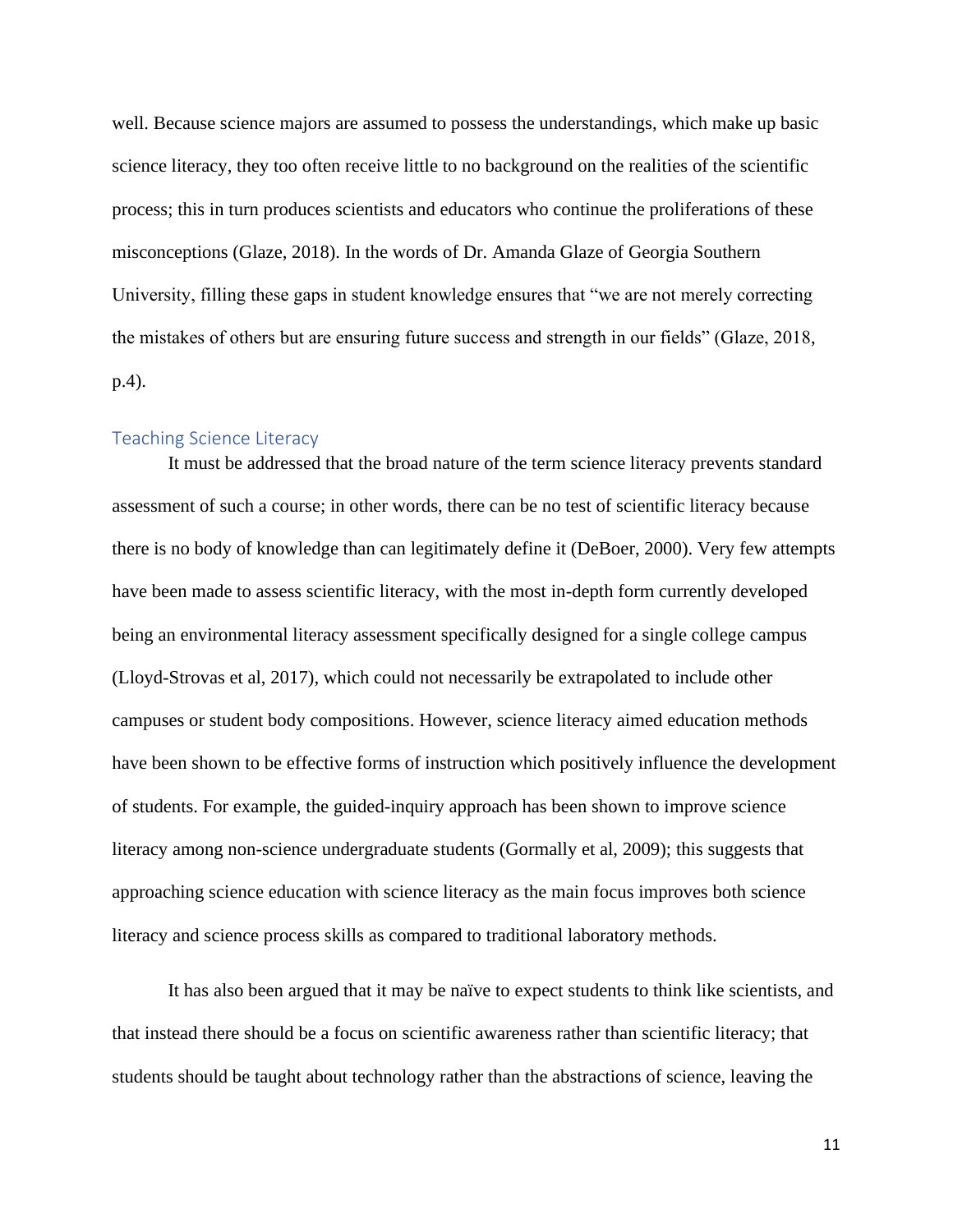responsibility for science-based decision making to the experts rather than the general public (DeBoer, 2000). If we were to subscribe to the inherent naivety of students, it could further be argued that this trait paired with the broad and inherently difficult nature of a science literacy content course presents an option which would be bereft of the benefits of traditional laboratory courses which provide an important glimpse and gateway into the world of scientists.

However, advanced science literacy education as an alternative to traditionally required lab-based courses such as biology, chemistry, and physics would prove to be a positive influence on students and the general public in several dimensions. Not only would an emphasis on scientific literacy in the core science curriculum promote the growth of informed students within the traditional liberal arts education framework of our schools (Eslinger and Kent, 2018), it may also provide further influence causing more students to pursue careers in science (DeBoer, 2000). Individuals with higher levels of education have been shown to be more environmentally literate, which supports the claim that environmental education should be integrated throughout higher education in order to develop an environmentally literate citizenry (Lloyd-Strovas et al, 2017); this can be reasonably extrapolated to include general science literacy, as it is often made up of environmental issues. Further, familiarity with science would positively affect public support of science and prepare students to participate in human and civic affairs; citizen participation in these societal scientific issues is a key component to the success of a democratic society (DeBoer, 2000). A citizenry with a sympathetic attitude toward science and the willingness to make use of scientific expertise is one which is familiar with the concepts of science literacy and understands the societal issues which are enveloped under these terms.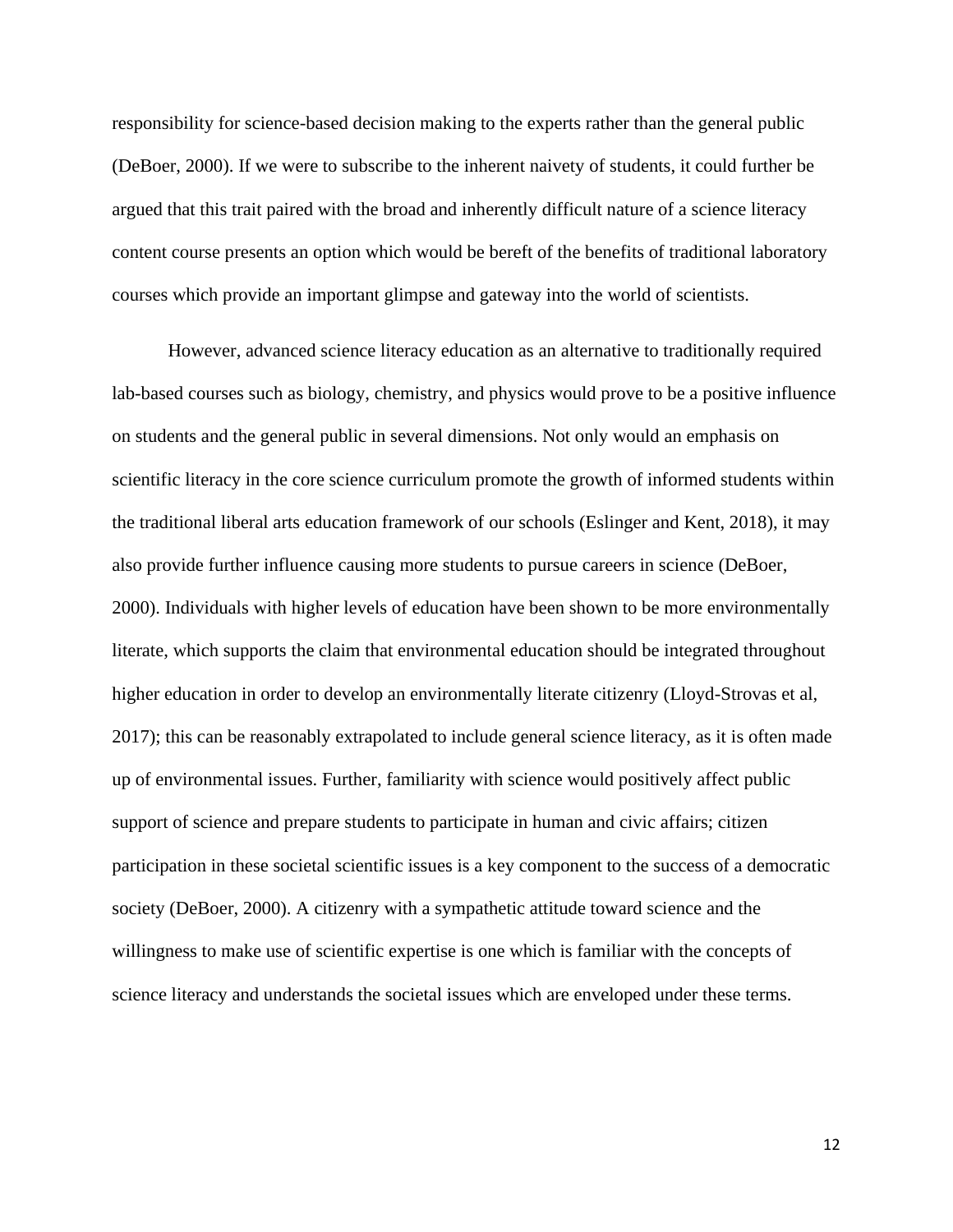### <span id="page-13-0"></span>METHODOLOGY

#### <span id="page-13-1"></span>Study Area

Ball State University was chosen as the study area for several reasons. The depth and breadth of available science departments and scientific majors indicates that science education is an important aspect of the university's design. In addition to this variety of scientific education experiences, I am personally familiar with the design and classroom dynamics of several departments. This familiarity enabled me to navigate the research process most effectively within the context of this particular university.

### <span id="page-13-2"></span>Semi-Structured Interviews

Semi-structured interviews with participants were conducted online, audio-recorded via WebEx, and transcribed. The interview instrument addressed topics such as: what role science literacy plays in the classroom, professorial expectations of students, and their professional opinions on the addition of a non-content specific core curriculum science course (Appendix A). Interviews took approximately 45 minutes to complete. Professors were contacted via email (Appendix B) and asked to read a consent form (Appendix C) and provide their verbal confirmation that they were willing to participate in the interview and allow their comments to be used. This was done in compliance with Internal Review Board standards following IRB approval.

#### <span id="page-13-3"></span>**Participants**

Potential interviewees were recruited based on their recent history with teaching at least one of the following core science courses offered by Ball State: Anthropology 105, Astronomy 100/120, Biology 100/111/112, Chemistry 100/101/111, Geography 101, Geology 101, Health Sciences 160, Natural Resources 101, and Physics 100/101/110/120. Respondents were given the option to remain anonymous, and although several declined, pseudonyms will be used to protect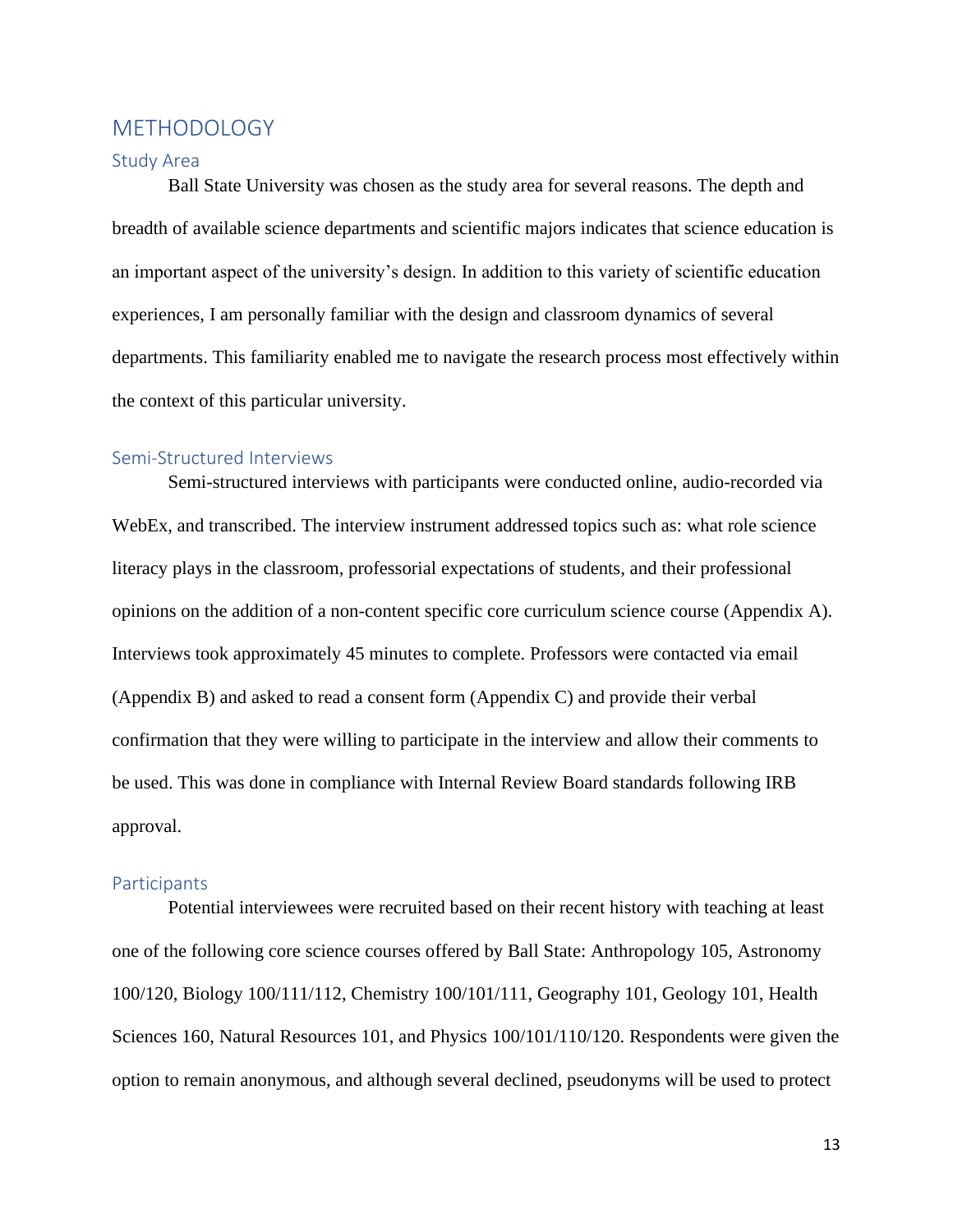their identities resulting in the following list of completed interviews: Dr. A (Physics 110/Astronomy 100), Dr. B (Biology 100), Dr. C (Chemistry 111), Dr. D, (Geography 101), Dr. E (Health Sciences 160), Mr. F (Natural Resources 101), Dr. G (Health Sciences 160), and Dr. H (Geography 101).

#### <span id="page-14-0"></span>Analysis

Interviews were transcribed verbatim, following which content analysis was used to code transcripts to determine individual units of meaning concerning science education and science literacy within the classroom. The individual codes were then organized into relevant themes to identify commonalities and differences within and across interviews. Direct quotations were used to provide support for theme development. Peer debriefing with my advisor (Dr. Joshua Gruver) was also employed to enhance trustworthiness and credibility of findings (Lincoln & Guba 1985; Creswell 1998; Spall 1998; Spillett 2003). Peer debriefing reduces the risk of researcher bias by providing a second perspective in the analysis. Finally, thick description and direct quotations accompanies theme analysis to illustrate the themes and provide external validity in the final report.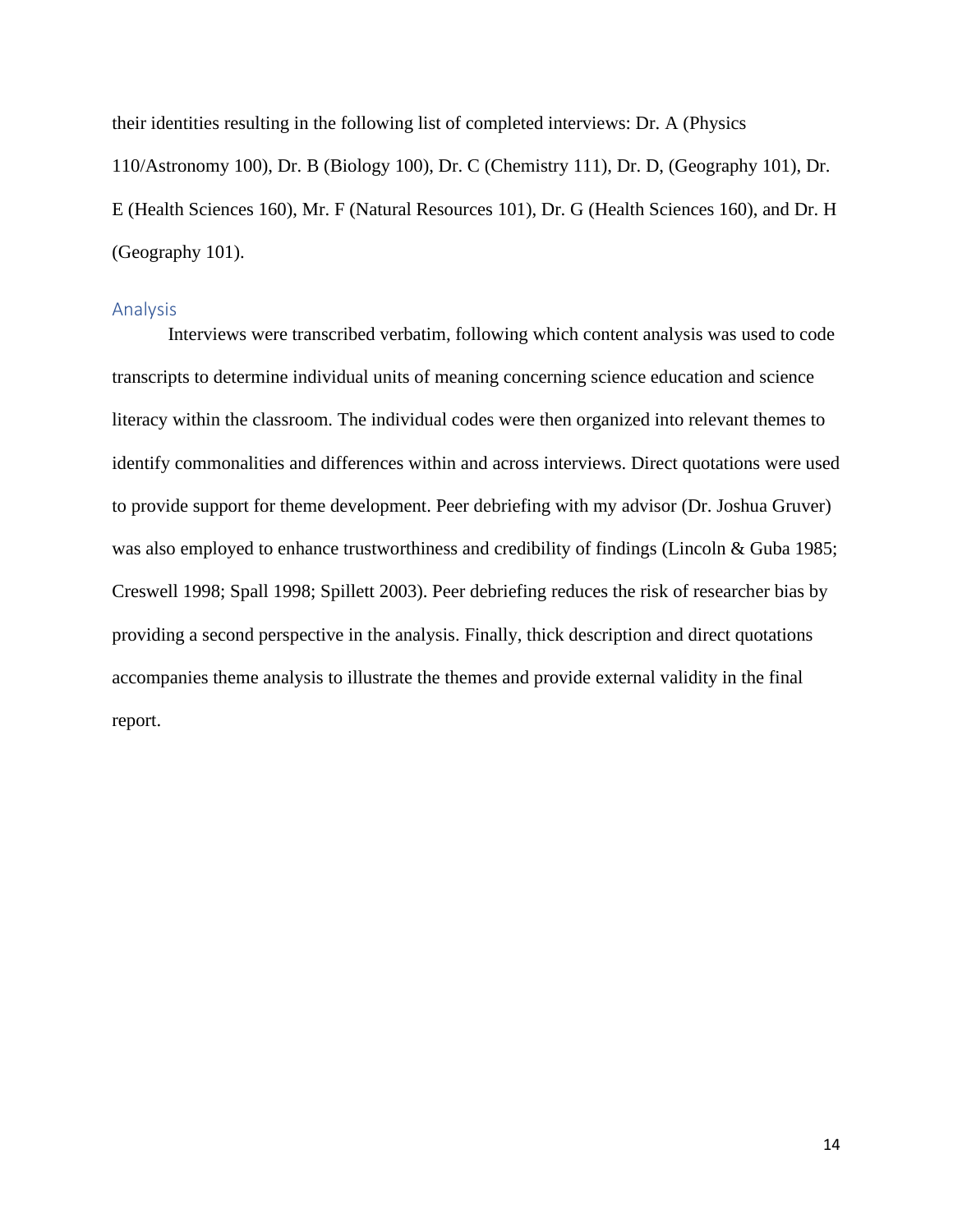### <span id="page-15-0"></span>RESULTS/DISCUSSION

Professors were asked a series of questions separated into four sections which addressed: Ball State's core curriculum, expectations within the classroom, perceived differences in student groups, and science literacy. Three overarching themes emerged from the interview data: addressing scientific fundamentals, perception of student differences, and relevancy to student lives. An additional section is included which discusses the difficulties and potential for the development of a new course in science literacy, which had unique sub-themes involving concerns about academic resources, and the suggestion of integration rather than fresh course development. The reported number of students in each course ranged from 30 to approximately 120, and the reported length of time the professors had been teaching at Ball State ranged from one year to 32 years. The purpose of these interviews with Ball State professors teaching these courses was to explore their thoughts and attitudes related to these courses with regard to science literacy, their place within the core curriculum, their perceptions and assumptions of students taking these courses, and to discuss their opinions on science literacy and the potential for a new course designed to address science literacy directly rather than as a secondary aspect of contentspecific introductory courses.

### <span id="page-15-1"></span>Addressing Scientific Fundamentals

The Ball State University official website states that the core curriculum is meant to enable students to "undertake the broad responsibilities of citizenship in a free society" (BSU, 2019). As science literacy is a key aspect of this citizenry (NRC, 2013), the core science courses offered should address this issue and provide students with the knowledge to be considered scientifically literate. Because professors are the functional instruments entrusted to implement the stated university mission, understanding their opinions and actions is a key aspect of determining the efficacy of their courses. To that end, professors were asked what role they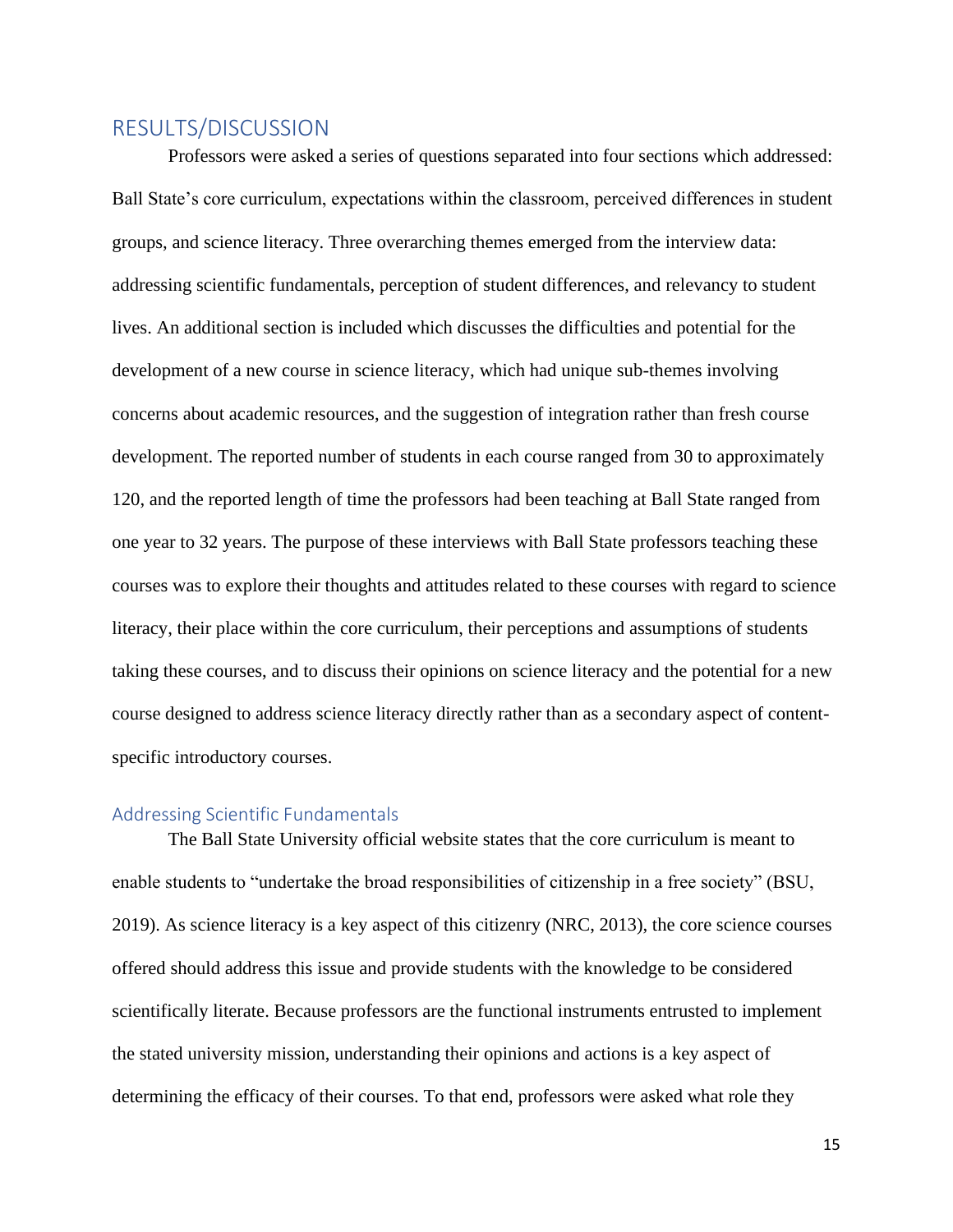believed their courses served within the Ball State core curriculum. All stated in some way that the introductory courses are meant to provide some sort of broad or fundamental training and foundation of scientific understanding.

> "Well to me the core curriculum is largely about breadth; this goes back to the original sort of traditions of college as creating scholars. It had broad training in a lot of different areas and we still hold to that. We of course focus on depth when we're dealing with majors but the core curriculum's role is to help create people that can communicate coherently, and even if they don't use math in their regular job you know at least they're familiar with math and science. For a lot of students, it just fills in a little checkbox they need and I recognize that, but at least in an idealized world that's its role: the bigger picture." -Dr. H, Geog101

> "A lot of [this course] deals with scientific literacy—trying to make the students that take this course have better understanding of some of the concepts that will help them make decisions, whether it be personal or on a more societal basis starting now and when they get out into life; whether they're personal decisions or if we're talking about things like gene editing, so they have an understanding, because there's so much misinformation out there." -Dr. B, Bio100

If the purpose of the introductory science courses is to provide students with a broad and fundamental scientific understanding, then it stands to reason that students should be able to walk away from each of these courses with the same core skills and knowledge. Even when professors made statements referencing specific course content, their comments still represent this theme despite their various departmental affiliations. This provides evidence that a fundamental scientific understanding is not necessarily tied to any particular source of content.

> "I would like students to walk away with an understanding of what evidencebased research looks like for a range of personal health and wellness topics; to be able to say 'I know that this diet is dangerous because it doesn't have the literature to back it up' or 'I know that this particular personal health x y or z is evidence-based, and here's why evidence-based should be the gold standard, here's why I should be doing that in my own life; here's why I should be promoting that in my career'—that they just have a wiser understanding so that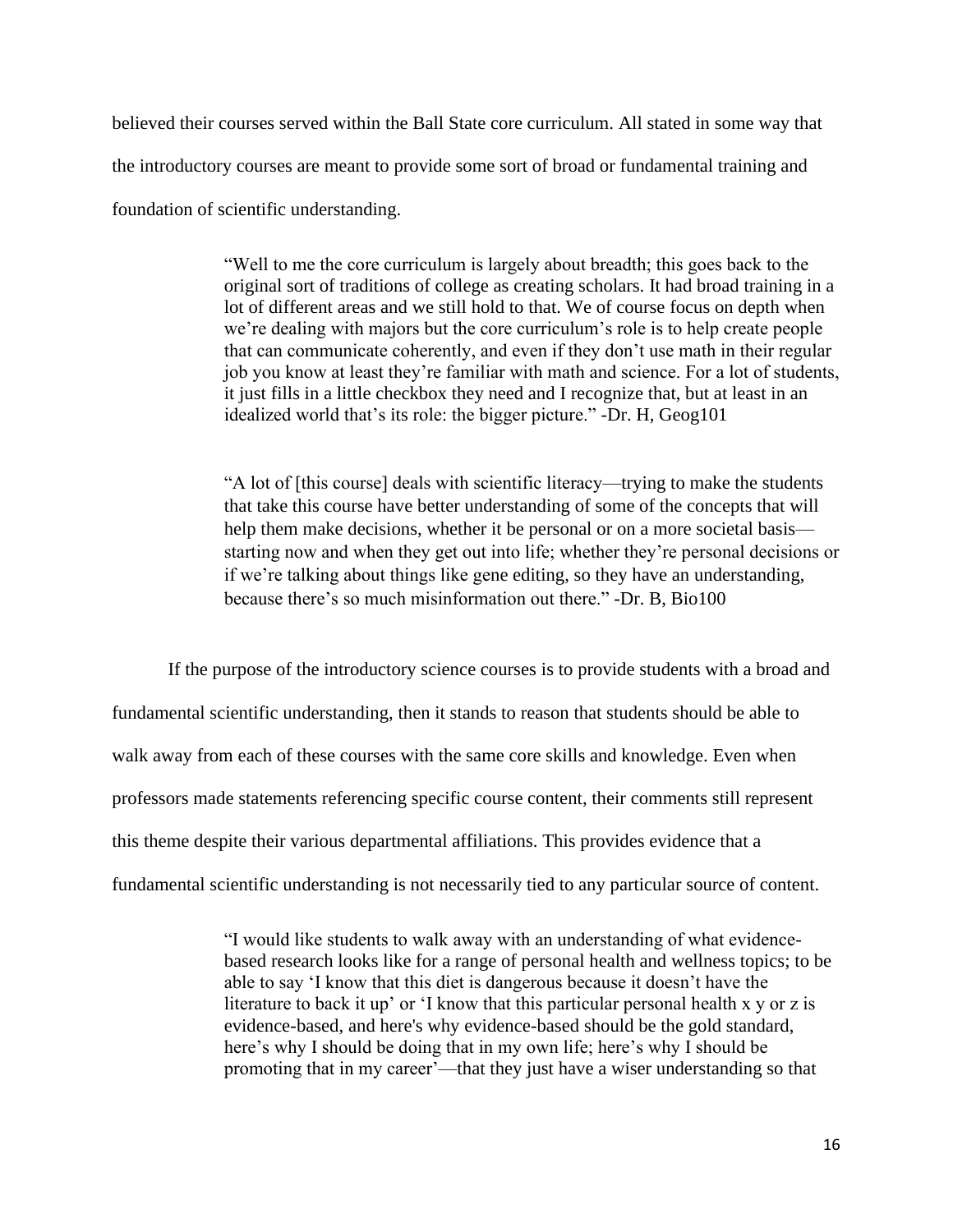they don't promote or incorporate things that aren't healthy or don't have that backing behind it." -Dr. E, HSC160

"It serves to give students a basic understanding of the physical aspects of earth; it gives them a foundation largely in meteorology, climatology, some geomorphology, but it also—even before that—gives them an understanding of the framework we use to understand this: latitude, longitude, earth/sun relations, all that." -Dr. D, Geog101

Professors were also asked about their familiarity with the term 'science literacy'. Their definitions were in-line with the multitude of definitions available in the literature and reflect the idea of science literacy as being a broad topic which nonetheless demands a certain basic understanding of scientific processes and interpretation of information (DeBoer, 2000).

> "When I think of science literacy, I primarily think about it when we're talking about the lay-public rather than scientists; if you were working with doctoral students you might define it a little differently. But mainly with the lay-public [it] is to have a functioning, basic understanding of scientific concepts—perhaps facts—that will help informed decision making." -Dr. B, Bio100

"What I typically use is just the basic understanding of the scientific method and how that applies to various topics. I think if you understand the idea of the scientific method then you can take that to other physical sciences, social sciences… I think the method is what determines scientific literacy, not just the facts." -Dr. D, Geog101

After establishing a basis for their understanding of the idea of science literacy, professors were also asked to what extent they believe the core curriculum provides students with the knowledge necessary to be considered scientifically literate. This was further extended in asking what specific aspects of science literacy they believed their courses addressed. This is where professors began bringing back specific content examples to illustrate concepts of science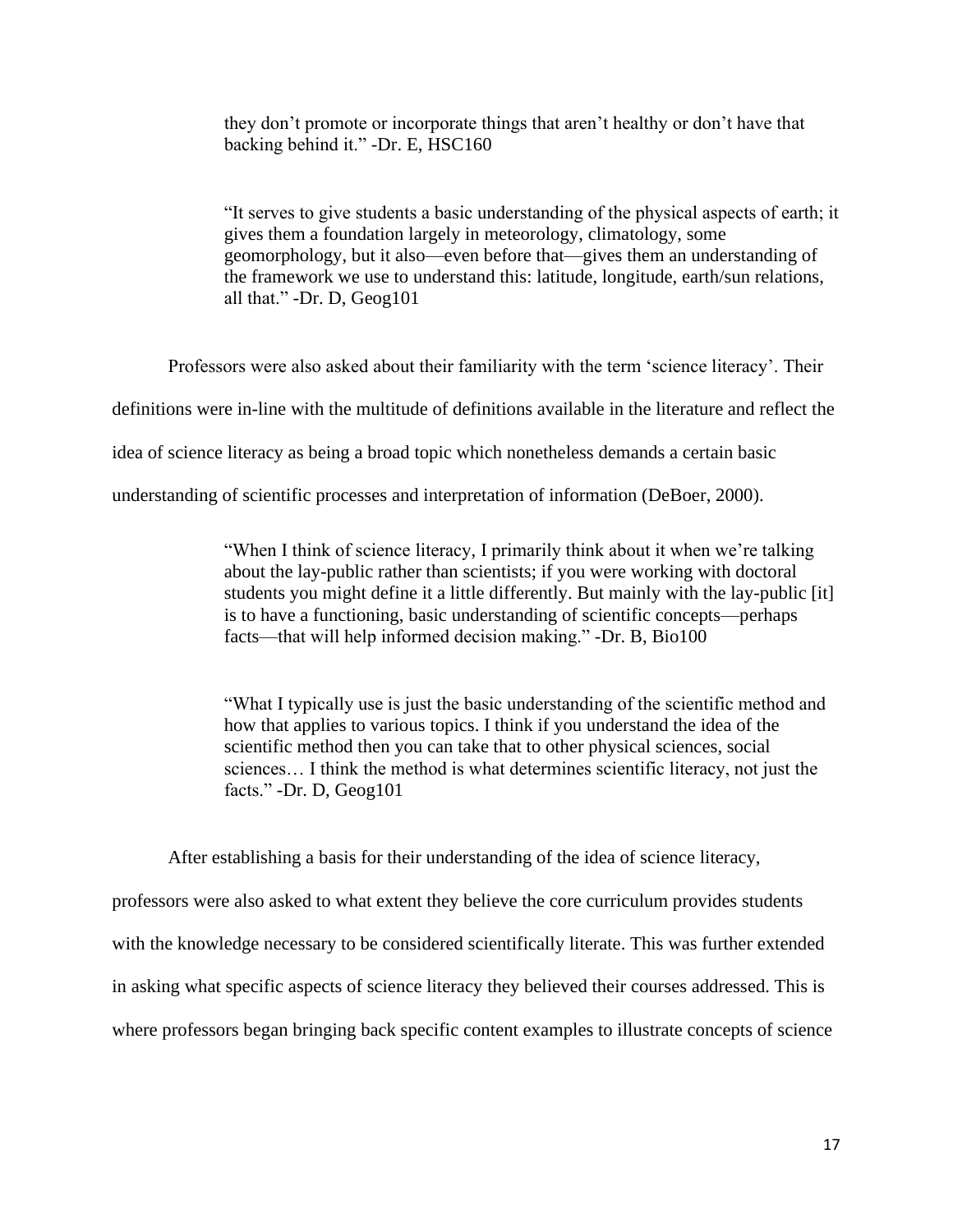literacy, highlighting how—despite their different content bases—they attempted to instill the same skills in students.

> "I can't speak for the others, but I think mine does. I have built in some additional units since I'm in Ggeography—for some of my students this may be the only geography course they ever take at the collegiate level—at the beginning of the semester talking a little about how we make and create maps. [People] are constantly exposed to maps and those, like statistics—especially the people that aren't as scientifically or mathematically literate—are often viewed as sort of a black box, but also [as] authoritative. So, I sort of peel back a little of the curtain to show how maps can be manipulated, and like statistics, you can't necessarily take them at face value. I think that's a really useful skill. So to me those are the most important goals I have in that unit, because they're going to be the generation making the decisions sooner or later." -Dr. H, Geog101

> "In one respect people get very nervous about different kinds of chemicals, so becoming familiar with multiple different kinds of chemicals; how some are just regular household chemicals we don't have to worry about vs 'these are chemicals that we have to use care when handling'. A greater familiarity with that I think can help in terms of not being afraid every time someone says, 'oh this is a chemical'. Again, I don't tie it in a lot, but I do talk about some reactions in terms of how what we're seeing right now ties into environmental concerns." -Dr. C, Chem111

These similarities across disciplines indicate that there is at least some general consensus on the fundamentals that are required for scientific learning, which could potentially aid in the development of a non-content specific science literacy course. When professors were asked if courses needed to be content specific in order to prepare students to be scientifically literate, in general they were cautiously optimistic. They emphasized this theme of needing to address scientific fundamentals, which could perhaps be enhanced by inquiry-based methods and strengthening communication skills in students.

> "I don't know that it necessarily has to be content-specific in that there is a lot to be said for having that scientifically inquiring mind. So if you can bring about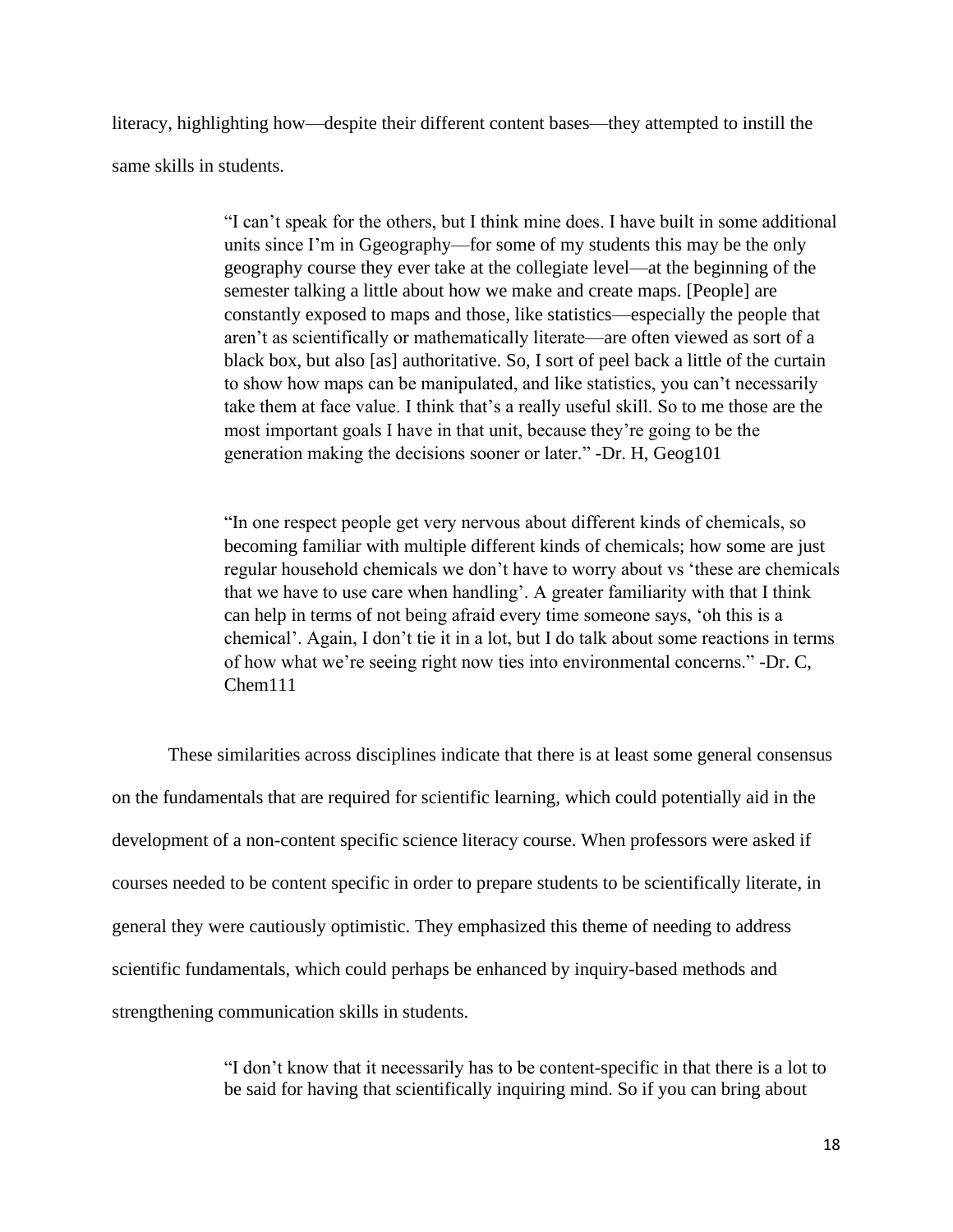some more curiosity or interest, trying things in a hands-on sort of way to spark that understanding—I don't know how it fits in, because you do have to have some sort of fundamental science education in some respect to address science literacy—I think there is something that could be done there in a very inquirybased way. You know, 'what are you guys interested in, let's delve into that'." - Dr. C, Chem 111

"I don't think it needs to be content-specific. I think we could look at issues from a lot of different ways; some of the issues that people will be facing in the future…we don't even know what those are right now. So, giving them too much content on particular things isn't going to do them a whole lot of good. Giving them the basics of things—like how an ecosystem might work, or how a virus might work—are always going to be there and getting too specific isn't so important or at the forefront here." -Dr. B, Bio100

Notably, there were still concerns with the broad nature of the concept of science literacy

and suggestions which—despite still contributing to the theme of addressing scientific

fundamentals—indicate that content and applicability are still important aspects of science

education.

"I think [a science literacy course] could be very valuable—valuable to the general public and not just students; the general public doesn't know about science. I think we do [need content] because we have to apply it somewhat. So, unless another course—a more generalized, 'here I'm going to teach you how to be scientifically literate'—can be applied… they have to have something to apply it to. It's one thing to hear about the scientific method, it's one thing to get an equation, but it doesn't mean anything until it's applied to something." -Dr. D, Geog101

#### <span id="page-19-0"></span>Recognizing Credible Sources

A subtheme of this fundamental understanding of science emerged in many responses concerning students' ability to find and recognize credible scientific sources. Interestingly, when asked what skills or knowledge they hoped students take away from their introductory science course, none of the professors responded in terms of content-specific understanding. All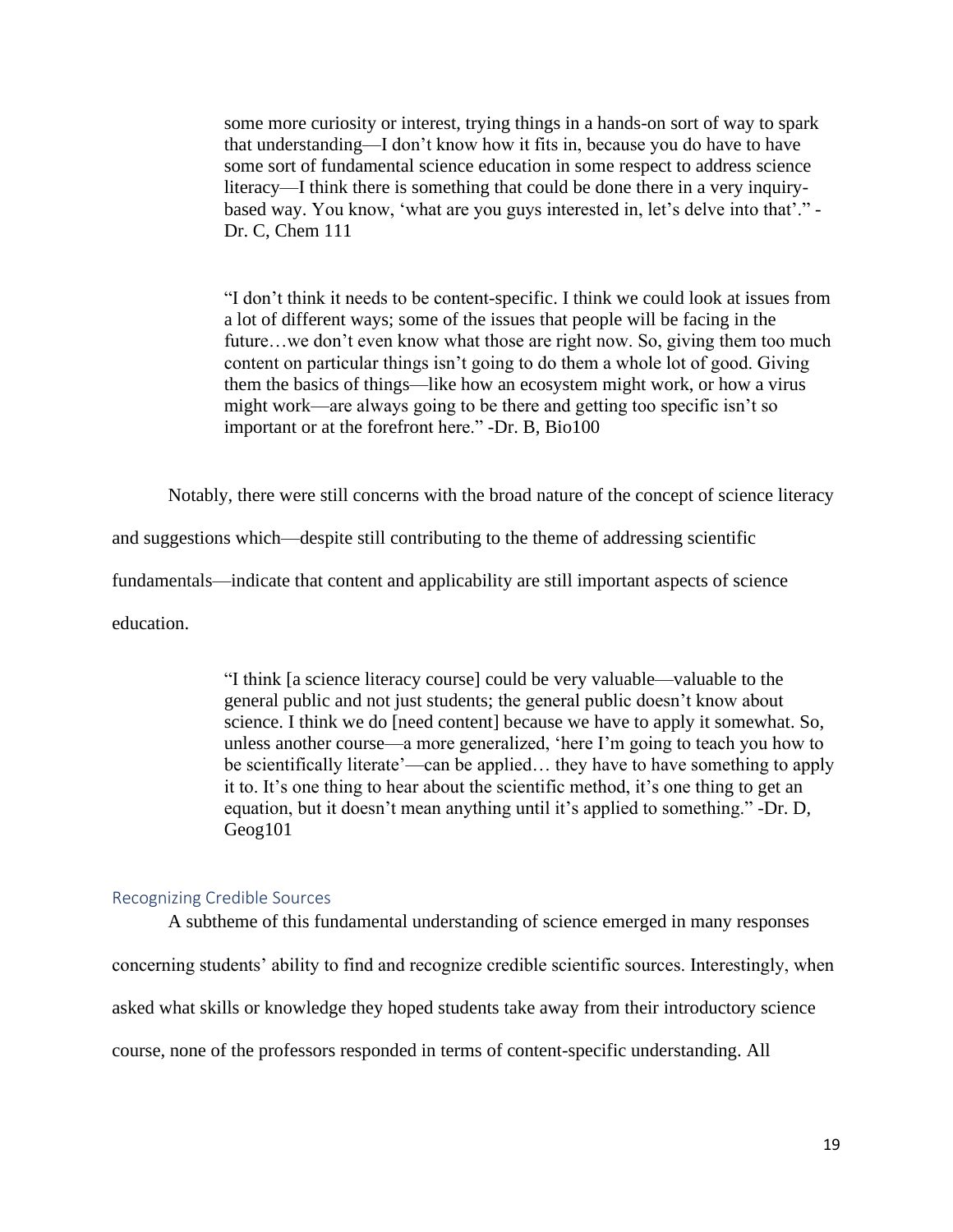contributed to the overall theme of understanding scientific fundamentals via the ability to find and recognize credible scientific sources.

> "What I'm hoping the students will take away is that when they might be presented with some sort of story that presents something to do with science, they can initially look through it and look to see if there's any sort of basis behind it; is there any sort of real study behind it, rather than just somebody's opinion. So that's number one, what I would want them to come away with." -Dr. B, Bio100

"There is a focus on finding and understanding good scientific sources having to do with personal health and wellness." -Dr. G, HSC160

"I just hope it will get them to understand what appropriate sources of information are to use to develop their knowledge base, so they can be critical of the knowledge they consume. If it's biased, how it's biased, what they can do with that bias if they're encountering it in literature, and if they can identify it. I think where we get our information from affects our lives; it can be integrated into our lives or not, or we choose to believe experts or we don't, or how comfortable we are with science. If we respect experts because we know they've been trained and they have these scientific skill sets that we respect or we appreciate, then [we] can follow the guidance that experts give." -Dr. E, HSC160

Professors were also asked in this section what they believed incoming students are lacking in terms of scientific literacy. This is a critical point because professorial assumptions of student knowledge and skills, particularly in the sciences, has the potential to disadvantage students who lack skills their peers have (Glaze, 2018). The same themes developed in response to this question despite department affiliation. This indicates that professors of all disciplines are attempting to address the same fundamental aspects of science literacy in students that they find lacking: the ability to find and recognize credible scientific sources.

> "The primary thing I think they are lacking is the ability to figure out what is good scientific information and what is poor scientific information. Right now, there is so much bias and other types of—this is not really the word I want but I can't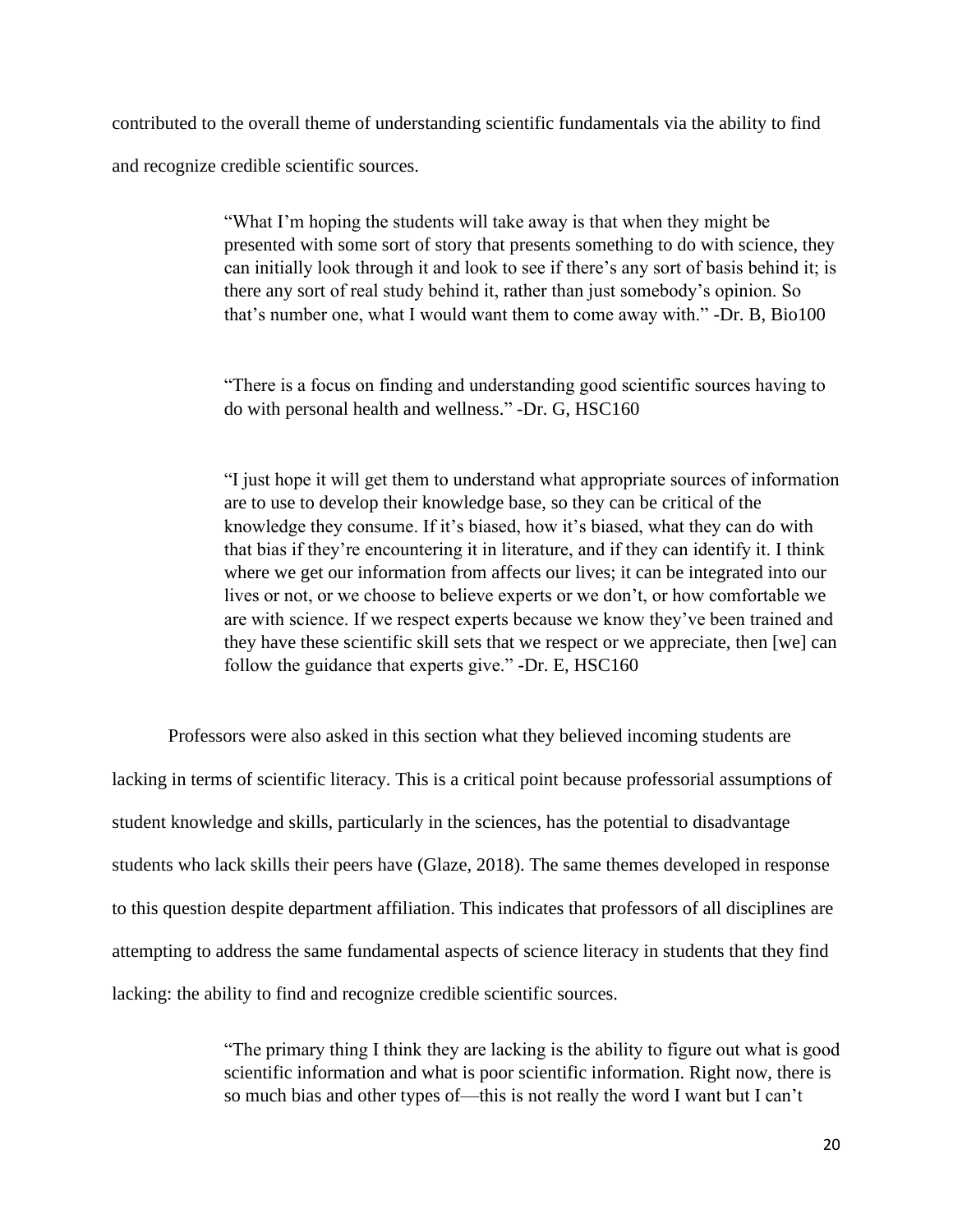think of another one—manipulation to present issues in a certain way. [Those] could be political issues, it could be to try and sell them something, but when the science is being reported there's an alternative motive or purpose behind it; it's not just to present the science very clearly and let people make the decisions on their own. I don't think that a lot of the students coming in—and a lot of people in society in general—are able to cut through that and figure out what is actually what." -Dr. B, Bio100

"I would much rather know that students who left me after a few weeks have a resourcefulness to know where to get answers, rather than that they know the answer. I can teach them new terminology—words they've never used before but I'm not sure that makes them go any further in their field vs knowing where to go. And then there's the 'so what' and the 'at what cost' idea; two and two is always going to be four, but somewhere in there is a why and a how." -Mr. F, NREM101

### <span id="page-21-0"></span>Perception of Student Differences

Due to the fact that the introductory science courses are all included as potential courses which could satisfy the Ball State core curriculum science credit, the demographics of these courses are predictably varied and consist of different types of student groups. If and how these differences are perceived by educators can potentially influence classroom dynamics and professorial expectations of students. Professors were therefore asked if they noticed any differences in attitude, aptitude, or self-efficacy between student groups. Specific sub-themes emerged throughout the interviews concerning differences between underclassmen and upperclassmen, and between science and non-science majors.

#### <span id="page-21-1"></span>Differences Between Upper- and Lower-Classmen

Many professors recognized that there are certain groups of students who are taking those courses only to fulfill that core requirement (in addition to the students, who are taking them either out of interest or because they are pre-requisites for many science majors). Many addressed the idea that underclassmen tended to be more anxious and submitted lower quality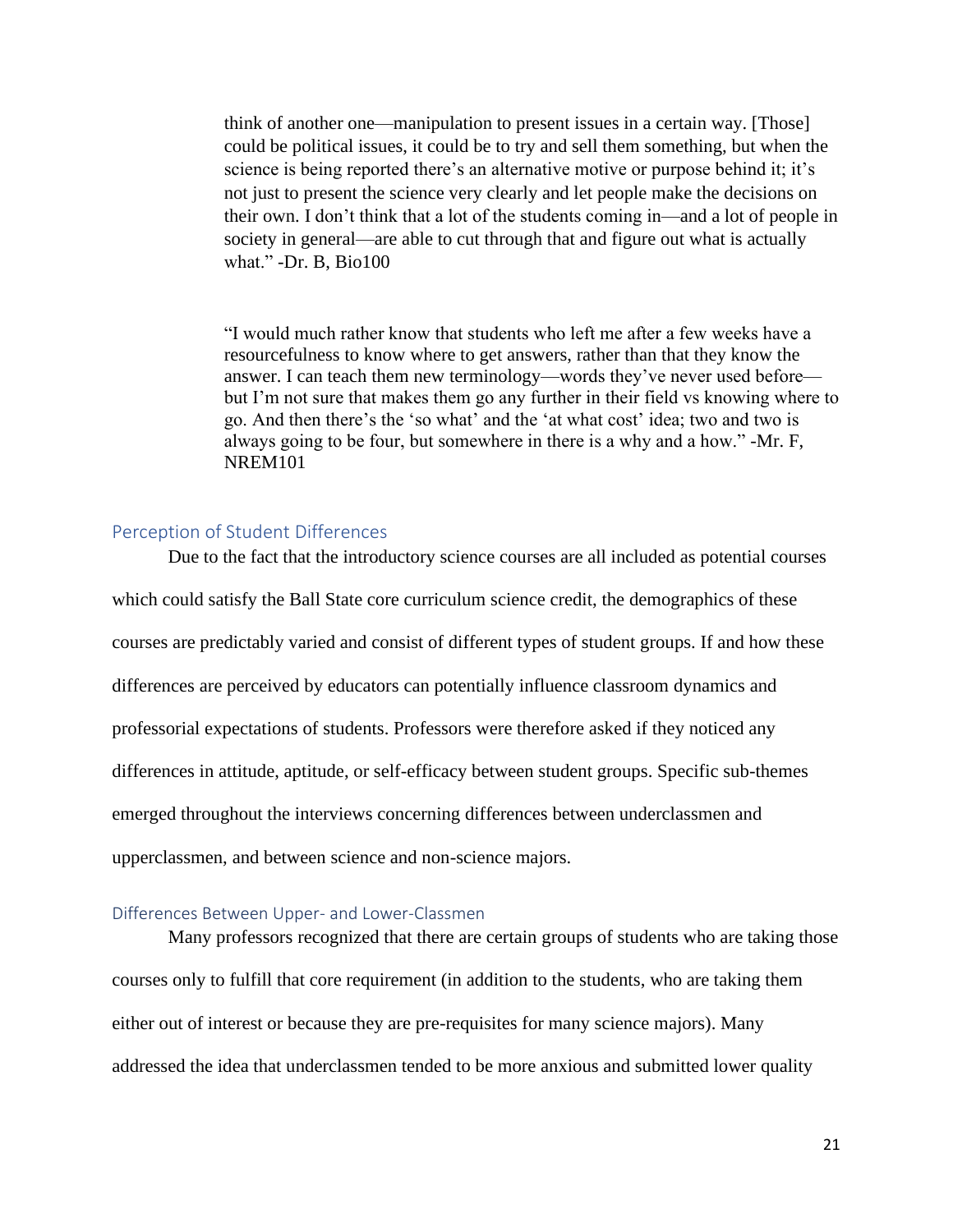work, while upperclassmen were more cynical and typically were taking the courses simply to fulfill the university core requirements.

> "In Geography 101 I think the freshmen and sophomores tend to be a little more anxious. The seniors—especially if they're last semester seniors—[are] just doing this to check something off and get out of here, because if they're seniors most of their work is done. They're probably not going to change majors at that point; if they're scientists, great, if they're not then they're not going to be scientists at that point. I just want to make sure that they get out of my class being able to look at clouds a little differently. For example, look a cirrus clouds and say, 'oh I think we've got a warm front coming', things like that." -Dr. D, Geog101

"The students who are in physics 110—usually upperclassman—are more focused, and more concerned about their grades. With astronomy 100 most of those people are probably non-science majors; I haven't done a survey to sort of see what that's like, but they're not as serious about their grade." -Dr. A, Phyc110/Astr100

"Yes, there are definitely some differences. Freshman and sophomores tend to be more energetic, less cynical, but their work also tends to stink on average. I mean there are some brilliant ones that are getting 100's but there are others [who are] new; they haven't learned the skills they need to succeed in college. The juniors and seniors tend to be more cynical [and] they are often there because they are meeting that requirement and they've been avoiding it for a while and it's like 'don't take up too much of my time because I just want to get my grade and get out of here'. But they've learned how to study and to somewhat teach themselves so on average their work tends to be a little better, even if they're not as excited to be there. So those classes tend to have less energy but often a better quality of work." -Dr. H, Geog101

While these differences between upper- and lower-classmen seem to be clear to professors, when asked if they had any strategies in place to address differences in student groups none of them specifically addressed the differences discussed above. There was, however, an emphasis on providing group activities and encouraging discussion on an individual level.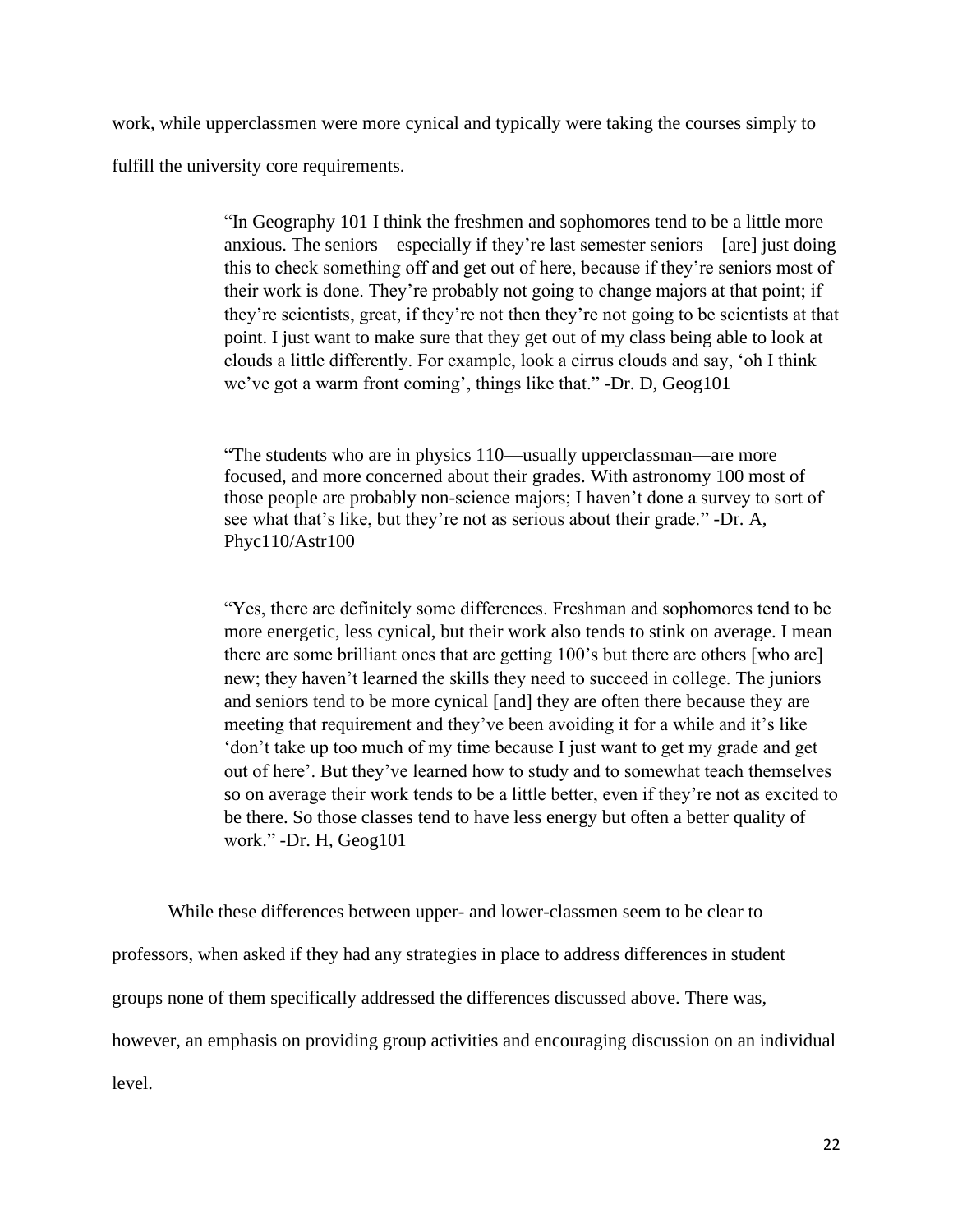"We've worked a lot over the past few years putting together more group classwork activities, and group work in the lab room; trying to get them to talk to the people they're in class with, and that definitely helps because once they get their study groups together—get people in class that they can talk to about that— [it] helps them build their foundation to move forward. I think it helps them to study also, because often times different groups of people understand different aspects of what's going on; if they can explain what they understand to someone else, and someone can explain to them, then they can build that up together." -Dr. C, Chem111

"One thing I've tried to do over the years is connect more with students. Yes, it's a class of 100, but I make a seating chart, so they sit in the same places every time. I have them fill out index cards and actually go around—it often takes the better part of a semester for me to go around the room—and try to talk with each person on an individual basis at least once before class. In a class of 100 especially some of the very quiet ones will disappear in a sense. So I think that strategy goes a long way honestly in helping them realize—even if they feel this is some general education class and it's not [their] major and they're a bit reluctant to care about it—the instructor knows who they are. So that encourages them in a sense to come to class and attempt to participate." -Dr. H, Geog101

Even though these strategies do not specifically address the differences between upper-

and lower-classmen, they could be effective methods of mixing the two groups.

#### <span id="page-23-0"></span>Differences Between Science and Non-Science Majors

While in general, professors stated that they did not have differentiated expectations,

there were instances of implied differentiation based on the idea that some of those students

would be continuing on within any given department.

"I [also] try not to differentiate [between students]. Right now, they're all online; I don't even know what their majors are. I could look it up, but I don't memorize 35 students and their majors. Sometimes they'll tell me, 'oh I'm meteorology' and those I probably pay a little more attention to because I'll see them later on in their college careers, but I don't really have differentiated expectations for the entire group." -Dr. D, Geog101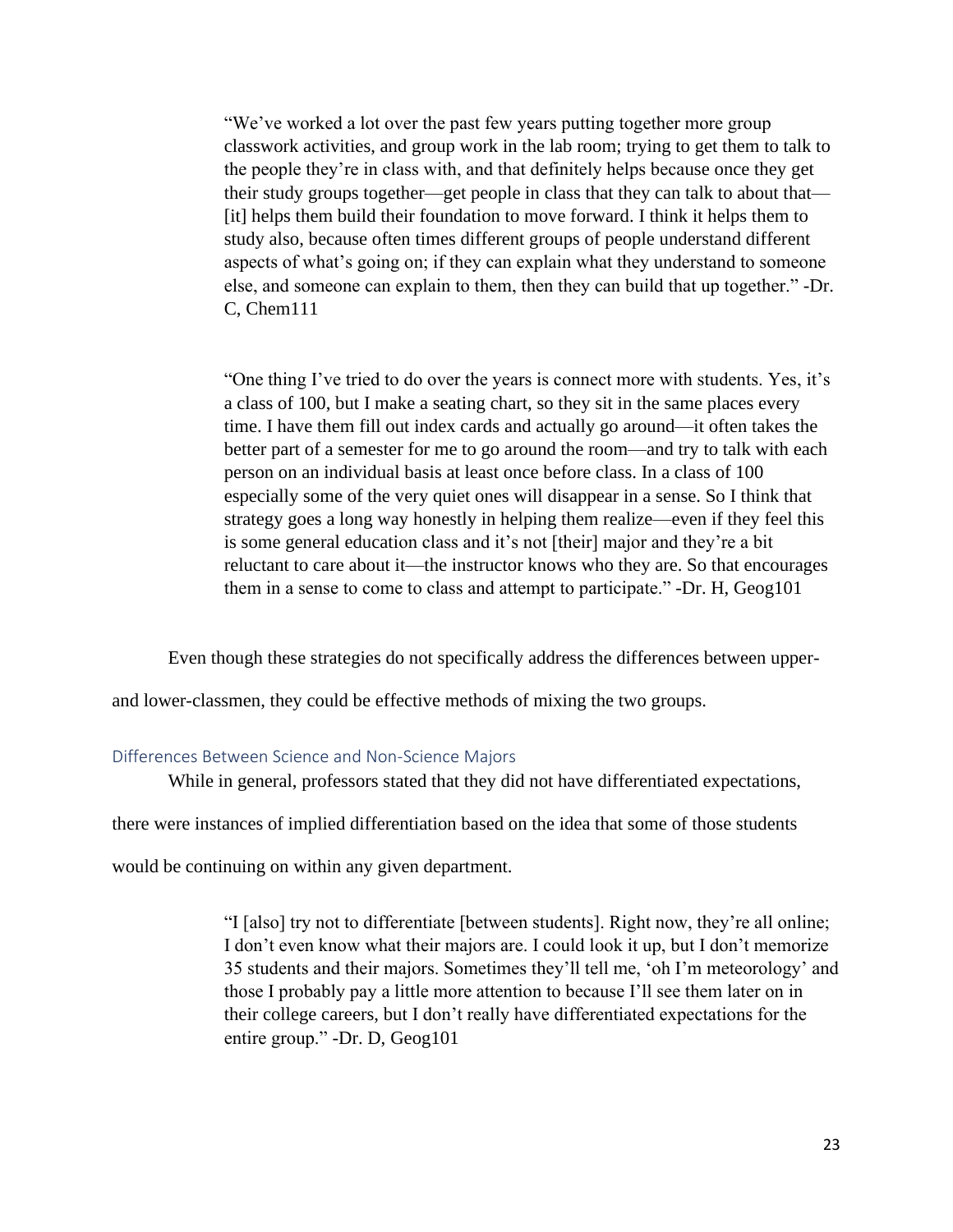"Let's say you've got that communications major or that math major or the dance major or whatever; for them, they've checked it off of their list. If they've already declared a major, they're probably not really motivated to go to the next NREM level. The ones I would like to affect the most would be those that I was able to assist in seeing the depth and breadth of natural resources; what pieces of it [they] maybe never thought of." -Mr. F, NREM101

This suggests that even if there are no differentiated expectations put into practice, science majors within these classes could potentially receive additional attention due to their perceived interest in a particular content area. While this is not necessarily a negative implication, further research into this particular course dynamic could provide evidence for the benefits of separating the science and non-science majors in the introductory science courses.

An additional aspect of this sub-theme was the assertion that non-science majors were more intimidated by science, and science majors potentially finding the courses easier and being more disdainful of what they consider to be simple topics.

> "I would say that the [non-science majors], their attitude for the most part when they come in is 'just have to hold on tight, I just have to survive, I will be so glad to be done with this'. And then in terms of students who are science majors, they usually split out in chemistry 111 into people who get in and then change their major, like 'this is not for me, I'm not going to do more of this' and they switch out. There's definitely a handful coming in thinking they're going to do some sort of science and then it's just more rough than they expect. If you talk to people who actually make it through their major—talking to them in their junior or senior year—a lot of times they're like 'that class was SO easy'. So, the people that make it all the way through are typically not the ones that struggled in any way that first level; they didn't hit road blocks until later. Occasionally we get some students that have had a lot of support in the beginning and then can turn over that confidence in themselves; that faith in their ability to make it to the end… But I guess a lot of people get intimidated and back off; they don't know what to do."- Dr. C, Chem111

"Sometimes I think science majors perhaps think they already know this type of thing, or they're above it, or they have the ability to do it already when in reality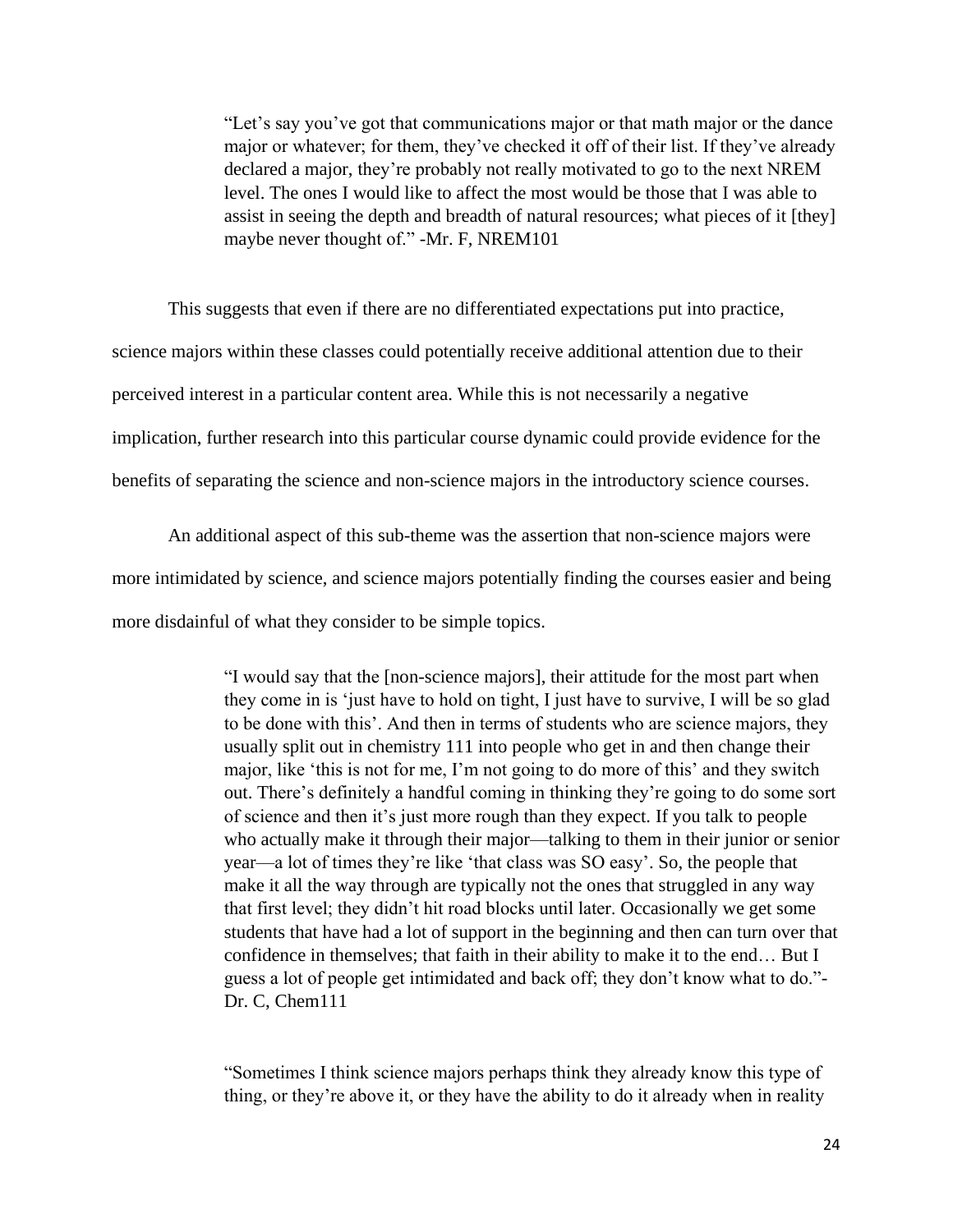they may, but they also may not. I think the non-science majors are really interested in this, and when it's presented to them [as] 'this is the type of thing we're doing in this course, and it's the primary goal rather than learning all the different chemical reactions in a cell or learning a lot of memorization'…they're very open to that. I do think sometimes the science majors are more, 'well I already know that'." -Dr. B, Bio100

This is a facet of this issue, which could potentially provide further evidence of the need for separation of science and non-science majors within the core curriculum science courses; because their needs from a basic science course are different. Science major students not only require the foundational understanding of the scientific processes, but they require specific content knowledge that they can build upon in subsequent courses; this does not apply to nonscience majors.

#### <span id="page-25-0"></span>Relevancy to Student Lives

This theme—the idea of relevancy to student lives—was discussed both directly and indirectly by professors when responding to a variety of questions. When asked what role their courses played within the core curriculum, and what aspects of science literacy those courses addressed, there was an understanding of the importance of this relevancy.

> "I think…that the content is really important, and [it's] about personal health and wellness. I like this course because it's not theoretical in nature; you're learning material that you can directly apply to your life. You can directly apply it to what you have for dinner that night, or how much sleep you get, or the exercise that you do, or your mental health and wellness, your stress levels. All of those topics that we talk about are very applicable to an individual's life. So, I think it's really relevant, and I think science plays into it because on all of those topics I can provide information that is evidence-based. So rather than them going to the fringes of the Internet to find out about health or diets, we can provide evidencebased information; we can provide an opportunity for them to critically evaluate different sources of information that will ultimately affect their health." -Dr. E, HSC160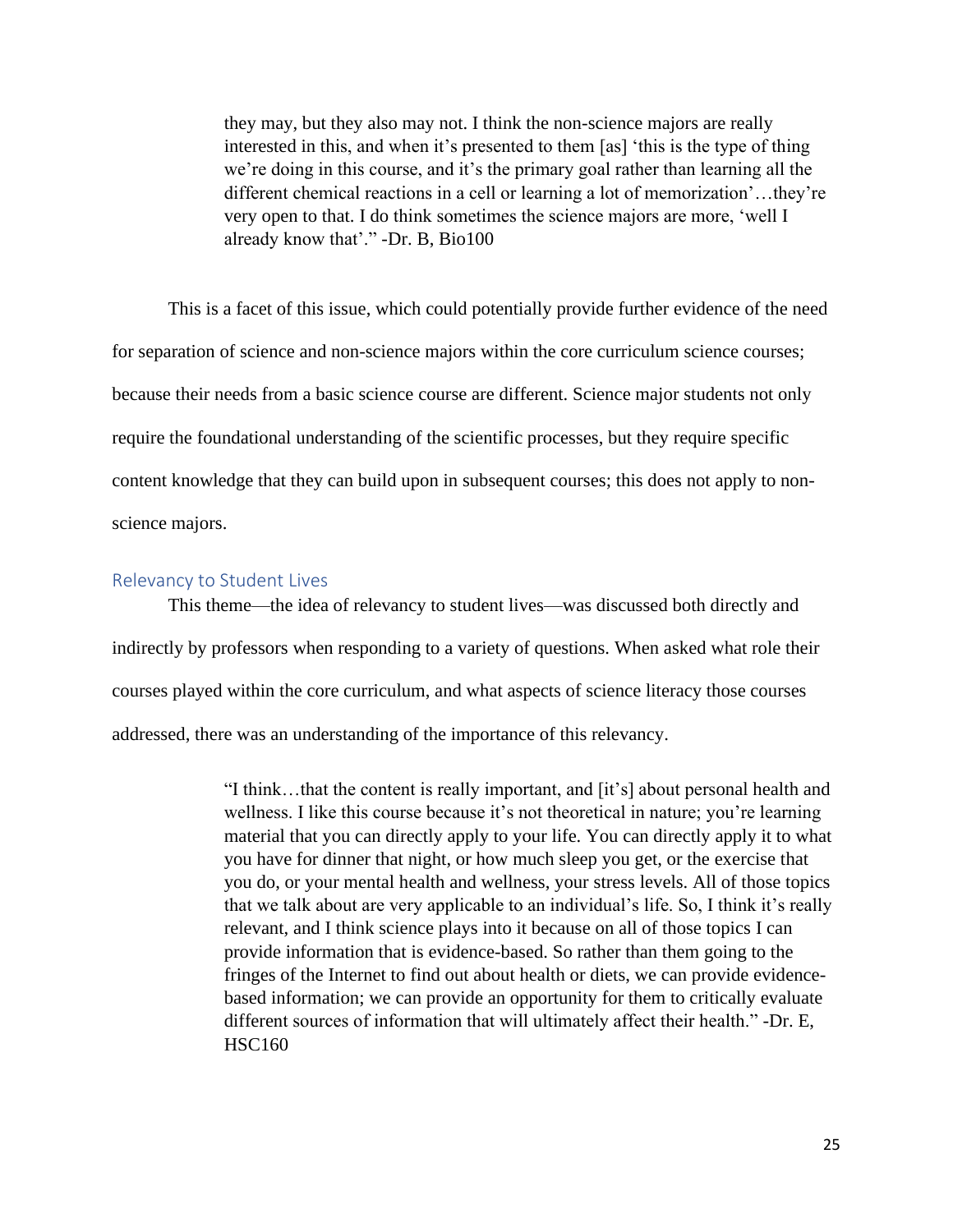"I try to get across to them that they are going to be faced with issues, and we don't even know what those issues are; that the future is now up to this particular group of students. I like to tell them, 'I hope you folks do a better job than my generation as a whole did'. So, I put a little responsibility on them. I always try not to get too partisan, but I do say 'you can believe what you want when you get out of here, but I at least want you to understand the issues and concepts of science behind it, and what you do with that is completely up to you'." -Dr. B, Bio100

One aspect of the classroom dynamic which was explored involved a discussion about which subjects or topics the students within these courses tended to find particularly interesting or engaging. Many responses were predictably content-specific, however the purpose of this question was to see what—if any—commonalities there were in the nature of the subjects students tended to prefer. Despite the predominantly content-specific responses, the topics professors perceived as being the most interesting to students were those which could be interpreted as the most—directly or indirectly—relevant to student lives.

> "Sexual health and well-being is always an interesting one; it's always relevant for students. I think it's all interesting to students when you can apply it to your own life. The introduction chapter to the whole book isn't interesting because it's not relevant to their life, but once you start talking about sexual health or weight loss or violence prevention or mental health…all of those content-oriented chapters that are directly relevant to their own lives, I think all of them are interesting because we can see ourselves in that material. But when it starts to get too far removed from their personal lives, then I think that you lose interest." -Dr. E, HSC160

> "Everybody loves severe weather. When we're doing thunderstorms and tornadoes and hurricanes, [students] seem to like that. It's actually not my area… But they like it. They do like the geomorphology part as well; they like learning about landforms and earthquakes. They have some sort of 'disaster foundation' that makes it pretty fascinating although when you think about that it makes a lot of sense, because disasters get press. Think about tornadoes, we read about hurricanes striking seaside communities, we read about earthquakes destroying centuries old towns; we don't read about the gorgeous weather under a dome of high pressure." -Dr. D, Geog101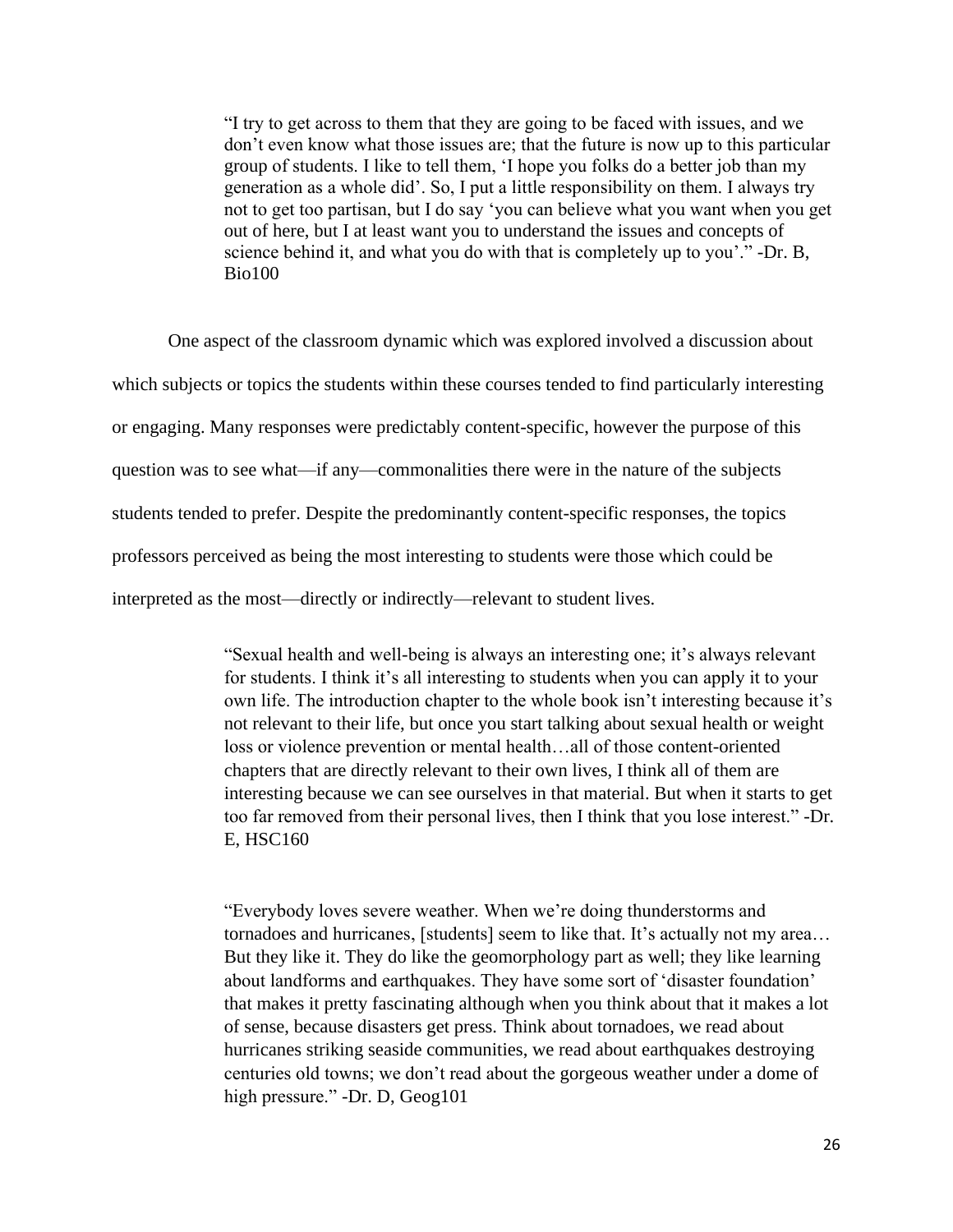This focus on relevancy reinforces the idea of science literacy as a broad and not necessarily content-specific idea and is supported by the literature in discussions on what a science literacy-based education would consist of (DeBoer, 2000). With that in mind, professors were also asked to discuss which topics or subjects they believed students should be taught in a non-content specific course designed to address science literacy directly, as an alternative to the traditional introductory science courses. They each provided predictable examples, which were consistent with their respective fields of expertise, yet nonetheless their responses revealed an overall concern with relevancy (either directly to the students themselves or to contemporary issues that students see in the media).

> "It would also be important to get into what is reputable science vs junk science. That's out there; pseudoscience. From a biologist's point of view, it's interesting. In chemistry you think about molecules and bonds, and in the chem100 class they look at some of the issues in climate change from a chemical view which is interesting, [so] a basic understanding of the environment would be very important. Certainly, the process of how natural selection works I think would be a very important one for everybody. That's another thing students don't understand coming in; that there's a difference between natural selection and evolution. Most of the students in my class are traditional—in the 18-21 range— [and] many of them are going to want to have kids someday, so there needs to be a basic understanding of how things are inherited and a little bit about genes. That's a wide and burgeoning field right now." -Dr. B, Bio100

> "I'm still pretty focused on that idea of becoming a citizen who is informed and able to contribute, and to be a wise consumer. It goes right down to being able to take care of your own checkbook, establishing the value of things. The whole idea of where we get values and how we place them." -Mr. F, NREM101

> "What evidence-based interventions are and where to find them. Sexuality education [is] a great example of this with abstinence only education; it just does not have the evidence base to support it being federally funded or even state mandated in some areas of our country. It just isn't effective, it doesn't work, and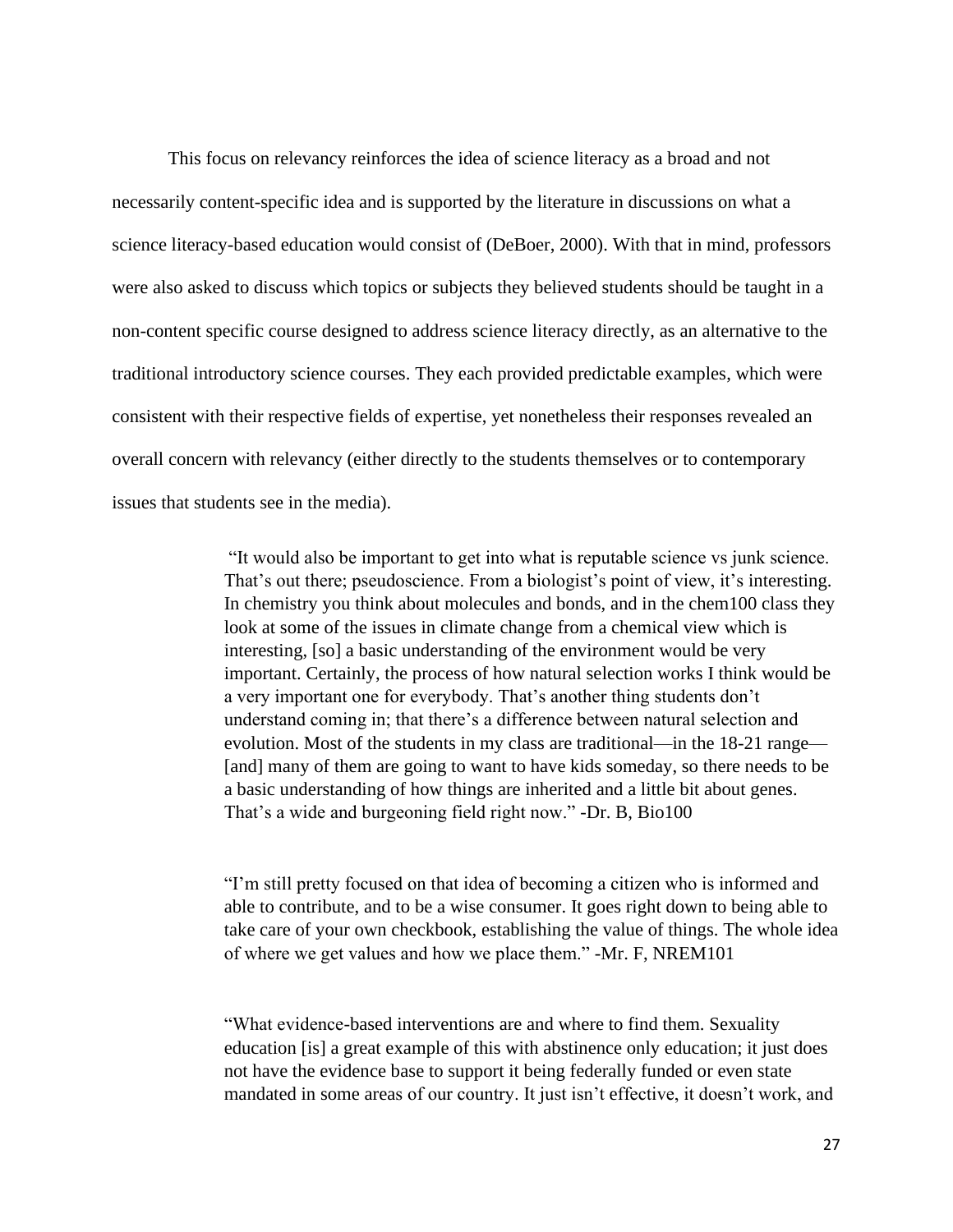in some cases, it can be more harmful than it can benefit students. We shouldn't be promoting something that doesn't have evidence behind it. Something else to include in the course I think, is to bring politics into it. Make sure you bring current events into it, because I think that's a way to make students feel that it's real and relevant. If you leave politics out of it or you don't include current events, you might run the risk of [students] thinking 'this doesn't matter, this doesn't apply'. But if you can use real current events—and there's so many of them, we're rife with good examples right now—then it makes it really salient for students; it makes it seem like it really does have long-term impacts if we take away the respect for science." -Dr. E, HSC160

### <span id="page-28-0"></span>Developing a New Science Literacy Course

Professors were asked a series of questions concerning the potential development of a new, non-content specific, core curriculum science course. This section is dedicated to discussing the potential difficulties in teaching or implementing such a course, because unique sub-themes emerged in response to this section of questions including concerns about academic resources, and the suggestion of integration rather than fresh development. This was a particularly important sub-section of the interviews, because there is so little precedent for such a course in the existing literature.

#### <span id="page-28-1"></span>Academic Resources

Several concerns were echoed across departments and will be important to address in future research concerning the development of a course such as the one suggested here. These concerns included the availability and development of course materials to be used (i.e. textbooks and lab materials), as well as the multitude of additional responsibilities held by professors (such as institutional research requirements).

> "A course like that would need structured flexibility, so a guinea pig semester would maybe be a good way to test that out. Something else to consider is what readings or textbook would be used; there is a lot out there, and not all of them are particularly good or useful." -Dr. G, HSC160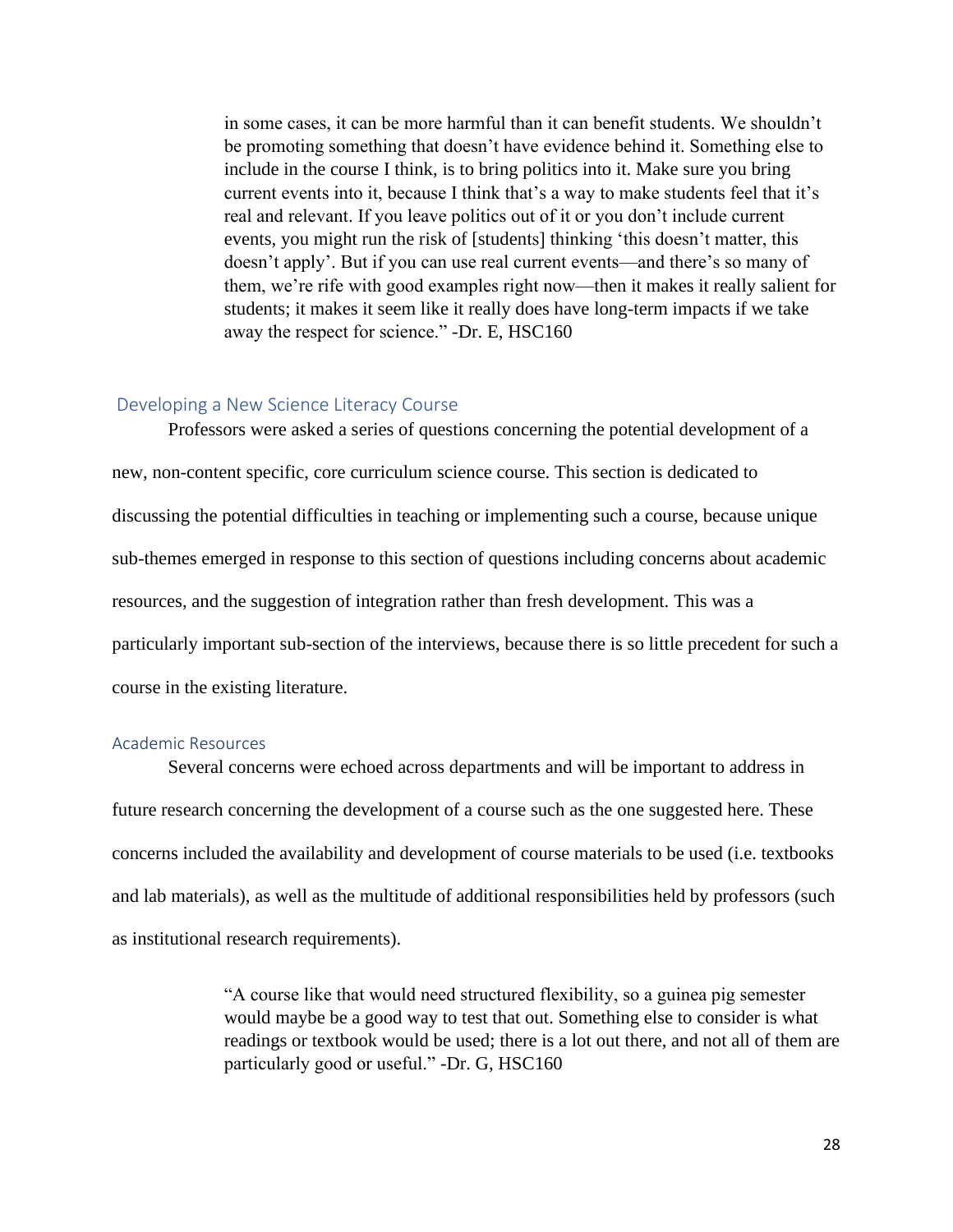"I think the first big thing would be to figure out what you want to use as course materials; what are you going to draw from? There's a lot of not-great general science course material out there. Probably part of that is that scientists write all of that stuff, and I think it's hard to write something you understand for people who don't... We're [also] starting to work on TA preparation and training in chemistry, and we did a workshop at the beginning of the fall semester. One of the things I see there is that a lot of times for graduate students it's their first time being in charge of people. So, we have to work on what ways [they] can effectively communicate and still be in charge, but not feel like a bad guy. I think that sort of role-play or workshopping can come into play too in terms of being scientists and trying to communicate with non-science people. There are a lot of people out there that just really like their research. Another problem [with that] is how institutions are set up; for tenure at Ball State even it's set up to preference the researcher—publications, grants, money—which does not preference teaching well... Most of the work gets done by us teaching faculty in terms of making adjustments and changes and trying to make classes better. A lot of the [other] faculty are focused on their research, and you know they try to do their best to teach, but they don't spend enough brain power thinking about how to make things different and better or asking why we are doing things this way." -Dr. C, Chem111

These difficulties are also echoed in the extant literature, based on the challenge of assessing science literacy in students rather than assessing specific content knowledge (DeBoer, 2000). Even with the successful guided-inquiry approach suggested by Gormally et al (2009), there would be issues involving the time and effort involved in assigning and grading writing or discussion-based work by students.

> "The difficulty in teaching courses like that at a 100 level is [that] you need to have students at a high enough level that they can communicate and think and write at that level. The more you start to get in those debates the more you move away from the model where it's a bunch of facts and test to a model where it's more discussion and writing, and that's a bit more difficult to assess in terms of time. As faculty we teach and enjoy teaching—that's why we're here at Ball State—but we also have research agendas and other responsibilities and it's considerably less time consuming to just give a multiple choice test with a whole lot of facts, and although you can make them rigorous and challenging from a grading standpoint that's a lot easier than reading 100 essays. And of course, having class discussions… in the honors class I had 20 people, and really 20 would have been better because even at 25 you get to the limit of what you can really do with a discussion. So, to try and pull it off in a 100-person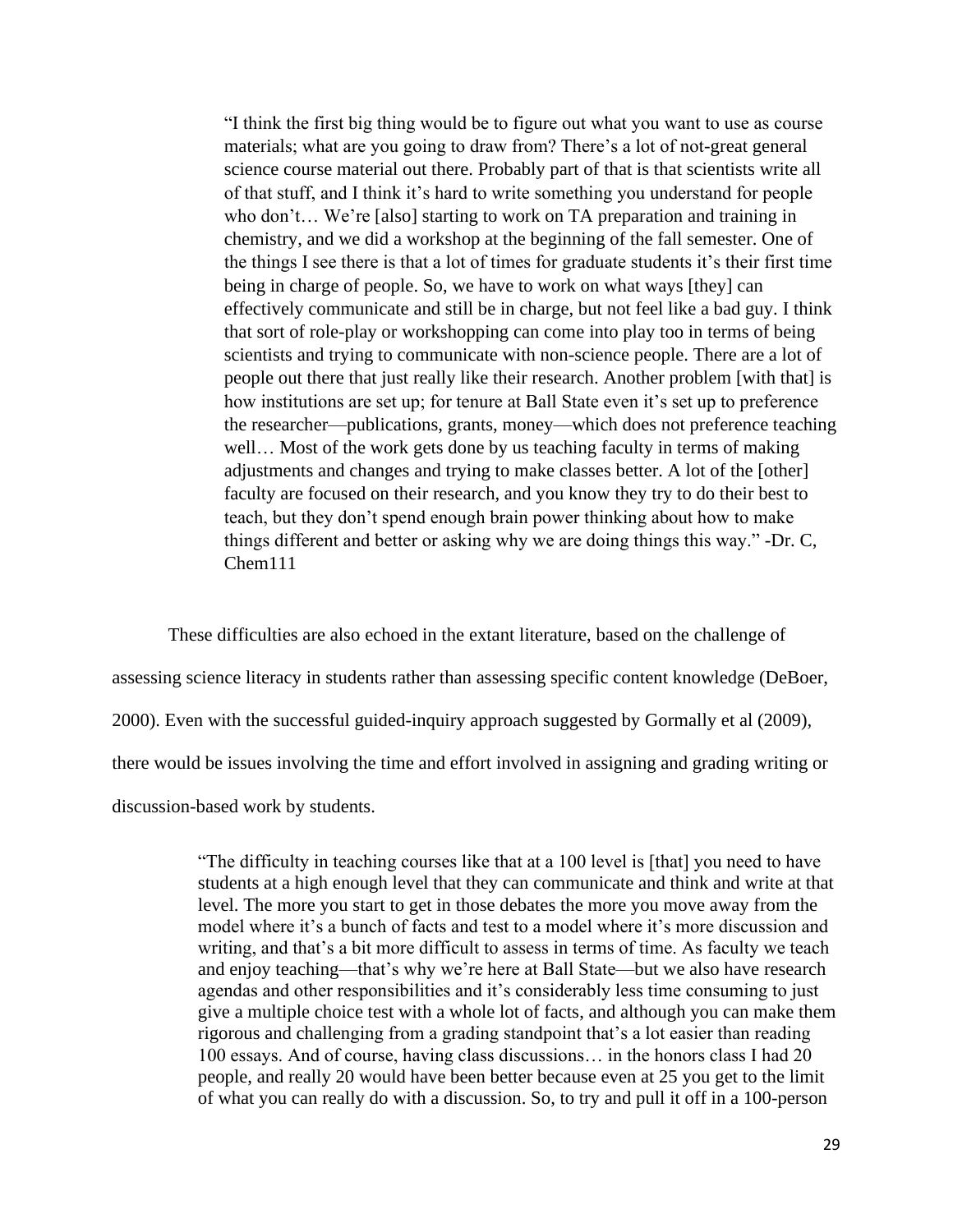class…that's difficult. I have found—oddly enough through some of this COVID-19 shutdown—that in Canvas I had students do [a discussion] for tornado safety and they actually had a great, vigorous online discussion. So perhaps some of it is a matter of changing around some of our content delivery. But still, that's with 40 people, I can't imagine how you could scale it up to anymore that than even in an online forum without a lot of people just sort of disappearing." -Dr. H, Geog101

#### <span id="page-30-0"></span>Integration

Finally, professors were asked if a non-content specific course in science literacy should be explored as an option to satisfy the Ball State core curriculum science credit. Again, most of the responses were cautiously optimistic and echoed the previously mentioned themes. Most professors also suggested a possible integration of science-literacy based methods into existing courses rather than creating a new one to promote the ideas of scientific understanding and improved communication skills.

> "There should be a focus on STEM; so maybe instead of a brand-new course, it could be linked to university goals and integrated into existing classes rather than as a brand new concept" -Dr. G, HSC160

> "I think there would be a place for it, but I also think there are courses right now that could adopt some of that without needing a brand-new course. In other words, if we're talking about scientific literacy, making scientific literacy the first order of the course in say biology 101, geography 101, or geology 101." -Dr. D, Geog101

While integration into several courses would be an option that could satisfy the need to increase science literacy levels in students—and the general populace—there is still the issue of having to train educators in those methods, which can be difficult and time consuming (Gormally et al, 2009). This concern is echoed in some of the interview responses, indicating that retraining entire departments may not be the most feasible option.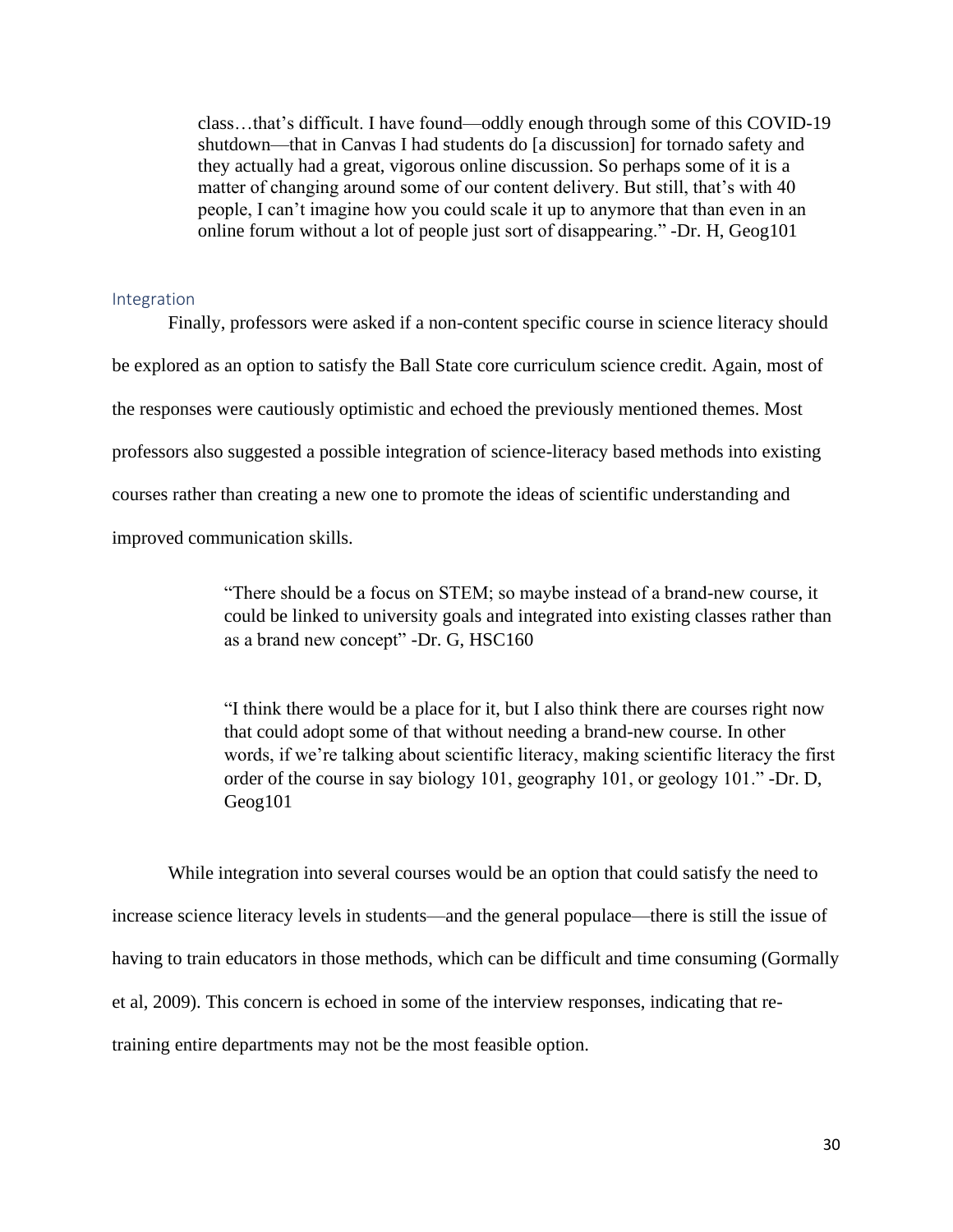"I think the difficulty with that is scaling. We have thousands of students to serve here at the university and it's somewhat of a labor challenge. With that said, we could certainly start to develop a course like that; maybe the new EGNR department is the closest to that. Then perhaps rather than trying to create a whole new course, you could take concepts or smaller chunks of a course like that and start to integrate them into some of our other courses so to speak. I think there may be some benefits of developing courses like that to connect with other people in other disciplines very far afield, over toward humanities that do have more experience with this. We're talking about more literature, social sciences, psychology departments; we've done some of that within our geography program because human geography courses tend to be more discussion and writing based. [There has been] a push to develop more of a project and paper model and move away from the 'just learn the facts' model. So, in that respect, some of this has been done in other units already, or other courses within my own department. But it hasn't necessarily been trained among the sciences because we haven't been trained to think that way." -Dr. H, Geog101

Instead it may still be more practical—at least for the short term, until scientists and science educators can be trained in more effective communication and education strategies—to allow science majors to continue using the traditional introductory classes as stepping stones to more in-depth training, and give non-science majors an option to take a course which is designed specifically to meet their needs.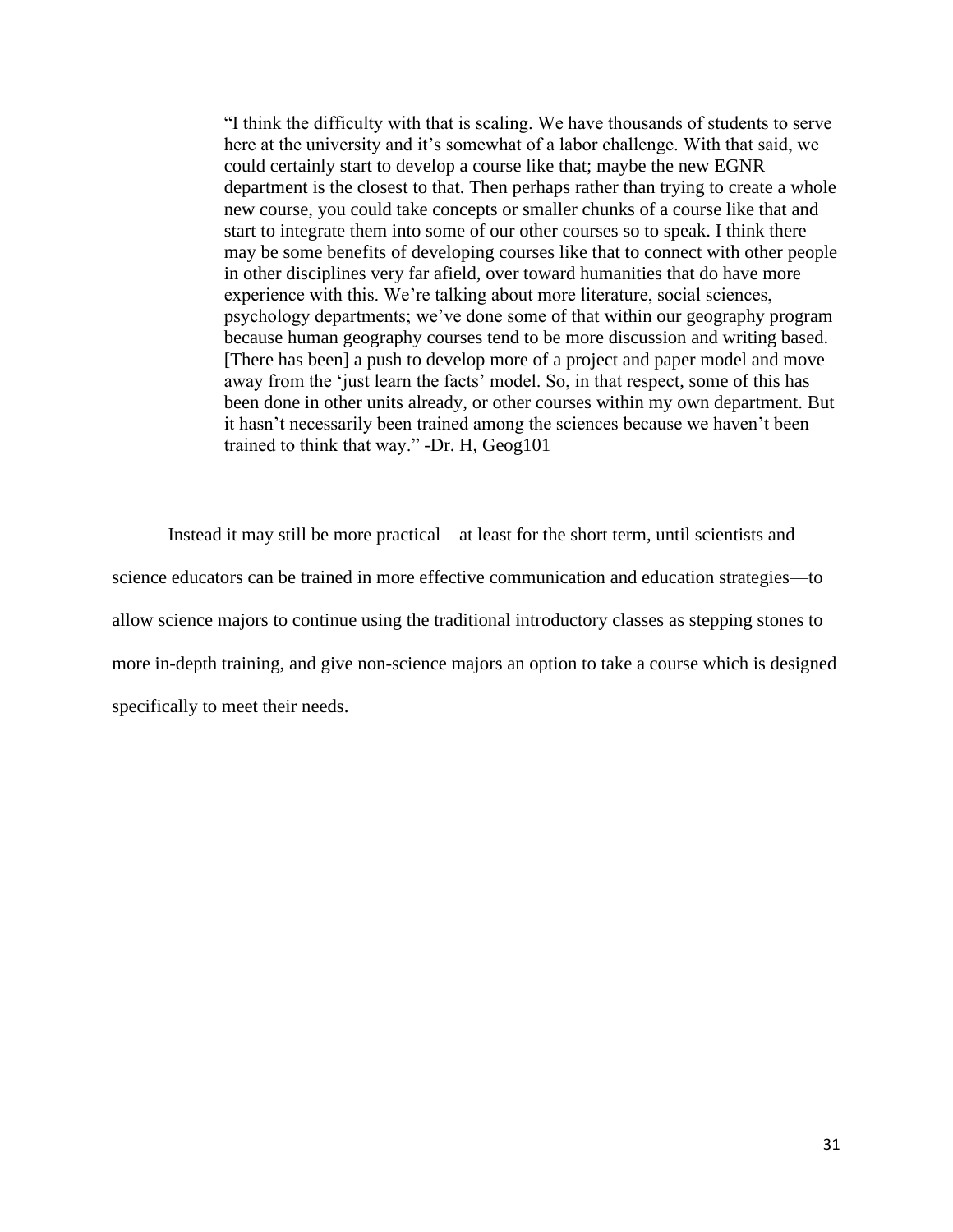# <span id="page-32-0"></span>CONCLUSION/IMPLICATIONS

This study provided a first step toward exploring college level educators' opinions on and relationship to science literacy within the classroom. The main findings indicate that regardless of their specific discipline, university science educators are most concerned with addressing scientific fundamentals in their courses. This includes the idea that students should have an ability to find and recognize credible scientific sources, such that they are able to participate in informed decision-making processes. Professors also overwhelmingly indicated that—with or without specific content examples—a key aspect of engaging students involves a focus on topics, which have a sense of relevancy to student lives. This combination of imparting a fundamental scientific understanding within the context of relevancy is a cornerstone of science literacy-based education found in the literature (Harring and Jagers, 2018; Gormally et al, 2009; DeBoer, 2000). There was also an understanding that within each course there are differences in particular student groups: specifically, between science and non-science majors, and between upper- and lower-classmen. Despite being aware of these differences, professors did not have specific strategies in place to address them; however the strategies professors stated they used to engage students did include aspects of the guided-inquiry approach discussed by Gormally et al (2009).

In addition to the discussion involving existing course dynamics, professors were asked for their professional opinions concerning the potential development of a new science literacybased course. There is no extant literature available which explores this aspect of the development of science literacy education, and as such this study provides a new perspective on this issue. In general, professors were cautiously optimistic about this concept, although all had concerns involving the utilization of new course materials and resources available. Many also suggested the idea of integrating scientific literacy-based education methods to existing courses,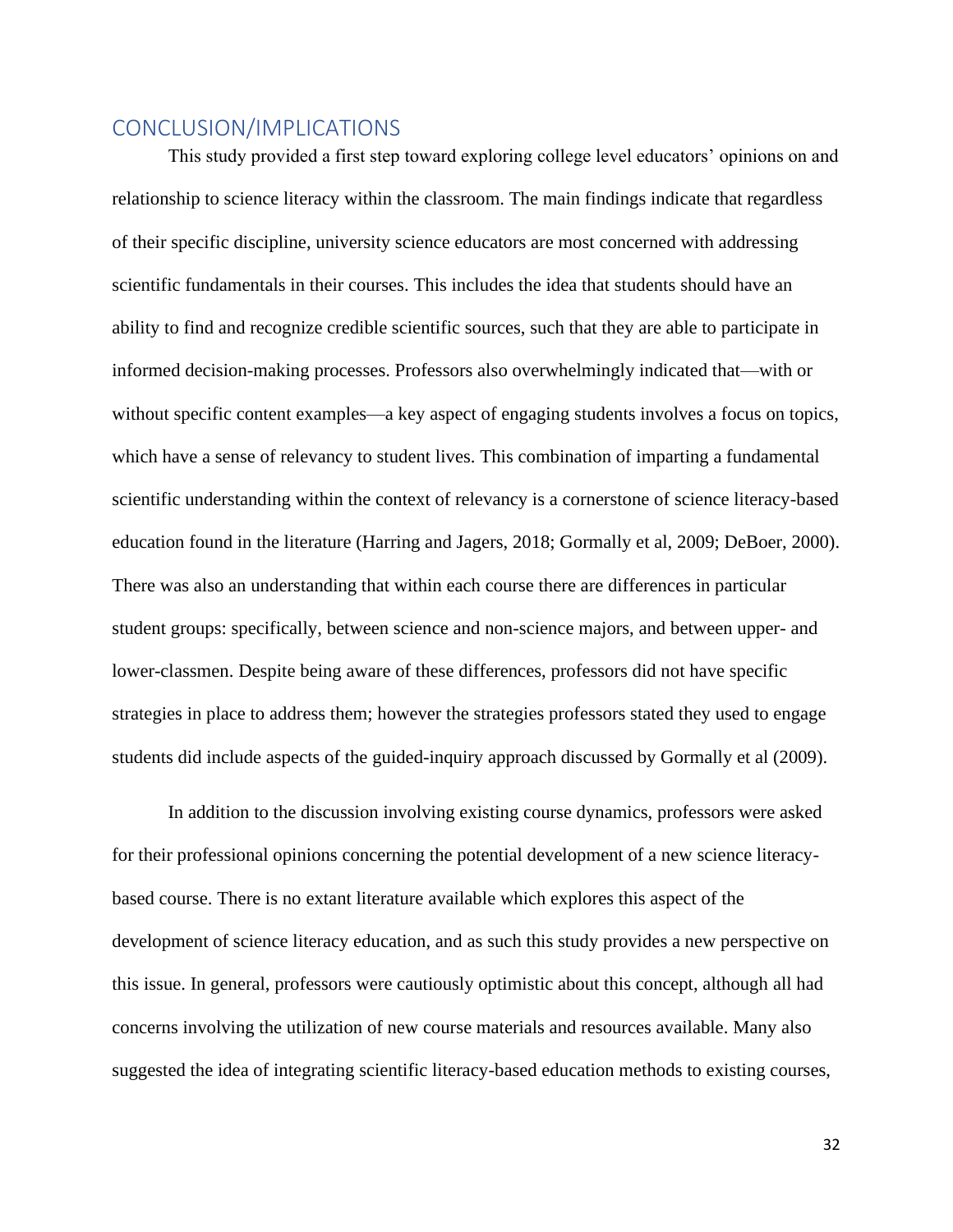however it was acknowledged that those methods also pose difficulties. Namely, the time it takes to assess discussion and writing-based assignments and the interference of non-teaching responsibilities held by faculty.

#### <span id="page-33-0"></span>Research Complications

Achieving the goals of this particular project was made more difficult by the unexpected influence of the COVID-19 pandemic, which severely restricted the ability to contact potential interviewees and conduct interviews. Due to the additional responsibilities and difficulties faculty faced ensuring that course materials and goals were available to students, many declined participating in this project. The added difficulties and absence of on-campus instruction also prevented many students from participating, meaning that they either could not or would not be available for in-depth interviews. This is an aspect of this project that should be re-visited in the future, when students are more able and willing to engage in this type of research. Nonetheless, this case-study provided evidence that there is potential for the development of a new noncontent specific course in science literacy as part of the Ball State core curriculum.

### <span id="page-33-1"></span>Recommendations

Science literacy is still a topic which has endless potential and need for future research to obtain a more complete understanding of its role within science education, and how best to implement strategies to enhance student understanding of science. More research is needed both in this particular study area and in the extant literature on the topic in general to determine several factors including what course materials would be used, how to develop the curriculum for such a course, and which departments are best suited to host a course of this nature. Another important aspect of science literacy research which will need to be addressed in the future will be from the student perspective, not only because their willingness to participate in such a course would—in the end—be the deciding factor in its continuance, but because there is a decided gap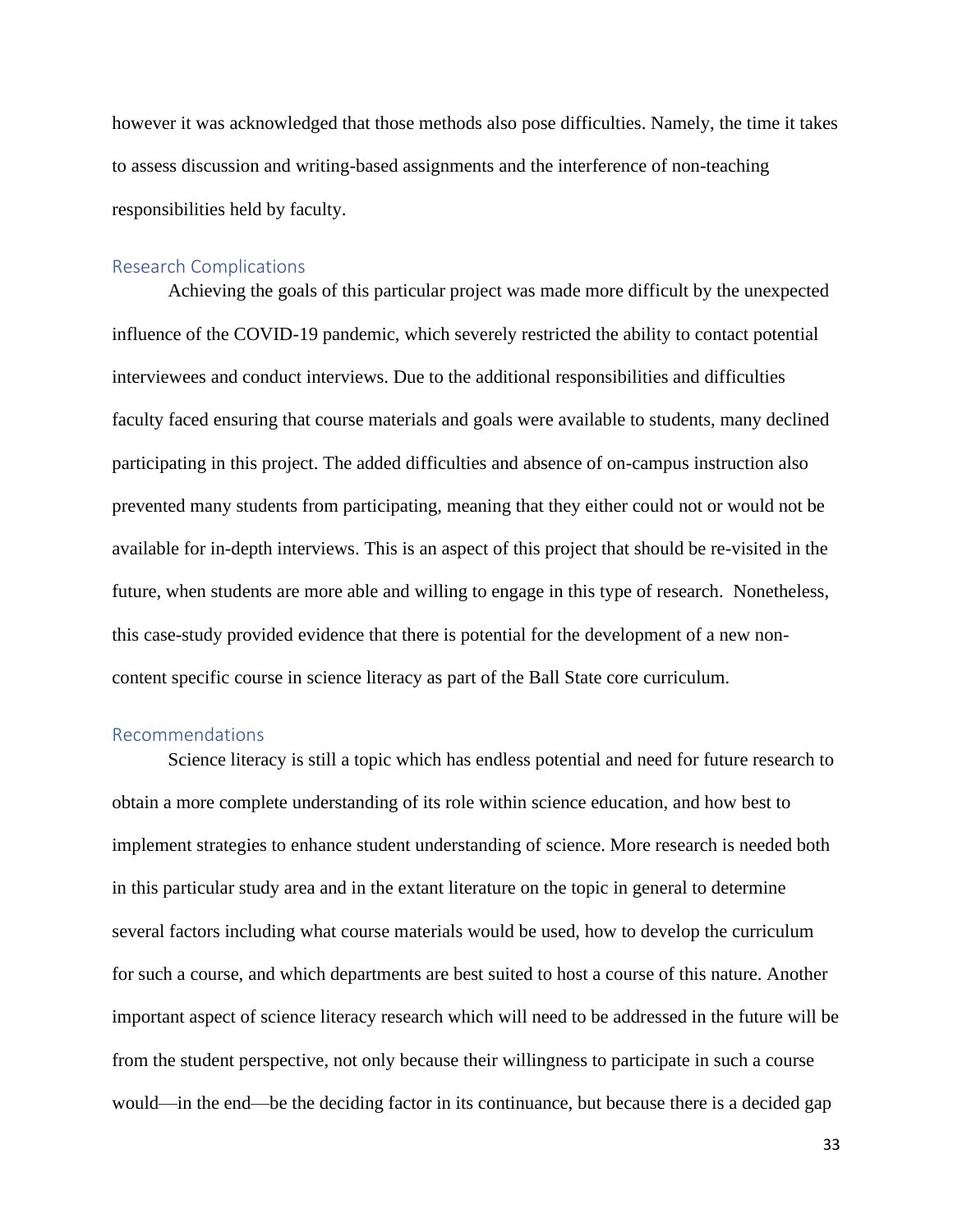in the literature concerning student attitudes and perceptions of science literacy. Ball State should—at the very least—re-evaluate the goals of the core science courses offered such that all students, regardless of major, can benefit from them to the fullest extent. To that end, the development of a new non-content specific course should be explored at Ball State as an option to provide non-science major students the scientific understanding necessary to be productive and responsible citizens. This is an assertion which is not only supported by the extant literature (Gormally et al, 2009; Eslinger and Kent, 2018; DeBoer, 2000; Glaze, 2018), but is now also supported by this exploratory study of Ball State science educators.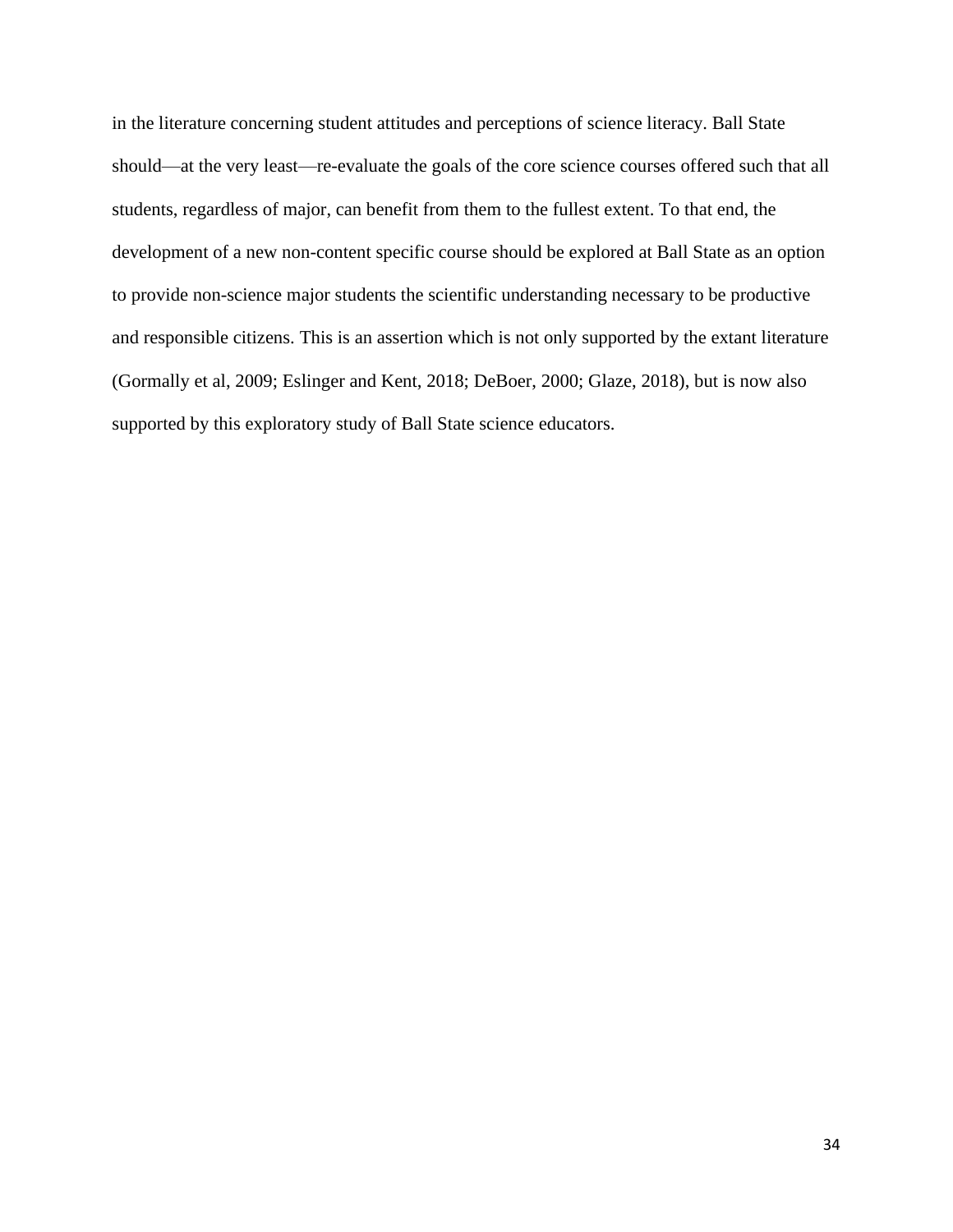# <span id="page-35-0"></span>BIBLIOGRAPHY

- 1. Ashton, P. and Webb, R. 1986. *A study of teachers' sense of efficacy: final report, executive summary*. Washington, DC: National Institute of Education.
- 2. Baker, S. and Edwards, R. 2012. How many qualitative interviews is enough? Available from NCRM: eprints.ncrm.ac.uk/2273/ [accessed 8 February 2020].
- 3. Ball State University. 2019. University Core Curriculum. Available from: <http://bsu.edu/academics/advising/academicbasics/corecurriculum> [Accessed 9 December 2019].
- 4. Bhattacharyya, S. and Lumpe, T. 2008. A report on a college level inquiry-based project in science education: issues in project and evaluation design. Con. Iss. In Ed. Res. 2(2): 30-35.
- 5. Bhattacharyya, S. et al. 2009. The influence of an extensive inquiry-based field experience on pre-service elementary student teachers' science teaching beliefs. J. Sci. Teacher Ed. 20: 199-218.
- 6. Bielawski, E. 1984. Anthropological Observations on Science in the North: The Role of the Scientist in Human Development in the Northwest Territories. Arctic. 37(1): 1-6.
- 7. Boerschig, S. and De Young, R. 1993. Evaluation of selected recycling curricula: educating the green citizen. J. Env. Ed. 25(4): 4-8.
- 8. Cook, C. et al. 2000. A meta-analysis of response rates in web- or internet-based surveys. Ed. And Psych. Meas. 60(6): 821-836
- 9. Creswell, J. 1998. Qualitative inquiry and research design: Choosing among five traditions. Sage Publications.
- 10. DeBoer, G. (2000). Scientific Literacy: Another Look at Its Historical and Contemporary Meanings and Its Relationship to Science Education Reform. *J Res Sci Teach*. 37: 582- 601.
- 11. Dillman, D. et al. 2009. Internet, Mail, and Mixed-Mode Surveys: The Tailored Design Method. John Wiley and Sons, Inc., New Jersey.
- 12. Eslinger, M. and Kent, E. (2018). Improving Scientific Literacy through a Structured Primary Literature Project. *Bioscene*. 44(1): 13-27.
- 13. Fettahhoglu, P. 2018. The effects of argumentation implementation on environmental education self-efficacy beliefs and perspectives according to environmental problems. J. Ed. And Training Studies. 6(4): 199-211.
- 14. Glaze, A. (2018). Teaching and Learning Science in the 21<sup>st</sup> Century: Challenging Critical Assumptions in Post-Secondary Science. *J Educ Sci*. 8(12).
- 15. Goldman, D. et al. 2006. Environmental literacy in teacher training in Isreal: environmental behavior of new students. J. Env. Ed. 38(1): 3-22.
- 16. Gormally, C. et al. (2009). Effects of Inquiry-based Learning on Students' Science Literacy Skills and Confidence. *Int J Schol Teach and Learn*. 3(2): Article 16.
- 17. Gruver, J. and Luloff, A. 2008. Engaging Pennsylvania teachers in watershed education. Reports and Research. 40(1): 43-54.
- 18. Gruver, J. et al. 2008. Water curriculum evaluation for educators in Pennsylvania. Applied Env. Ed. And Comm. 7: 164-170.
- 19. Haney, J. et al. 2002. From belief to actions: the belief and actions of teachers implementing change. J. Sci. Teacher Ed. 13: 171-187.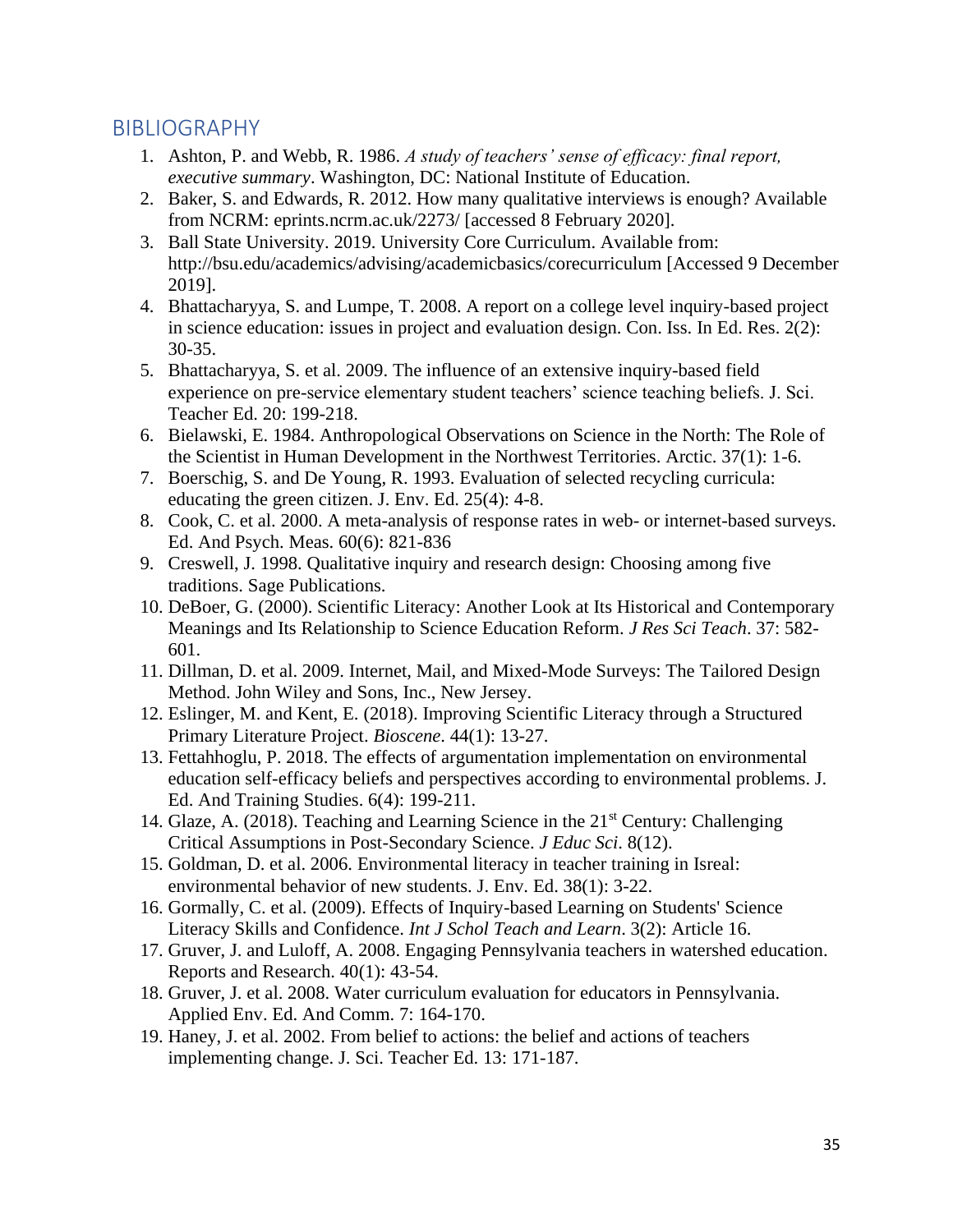- 20. Harring, N. and Jagers, S. 2018. Why do people accept environmental policies? The prospects of higher education and changes in norms, beliefs and policy preferences. Env. Ed. Res. 24(6): 791-806.
- 21. Hungerford, H. et al. 1980. Goals for curriculum development for environmental education. J. Env. Ed. 11(3): 42-47.
- 22. Kim, K. 2003. An inventory for assessing environmental education curricula. J. Env. Ed. 34(2): 12-18.
- 23. Knapp, D. 2000. The Thessaloniki Declaration: a wake-up call for environmental education? J. Env. Ed. 31(3): 32-39.
- 24. Lincoln, Y. and Guba, E. 1985. Naturalistic Inquiry. Newbury Park, CA: Sage Publications.
- 25. Liu, X. 2009. Beyond Science Literacy: Science and the Public. Intl. J. of Env. Sci. Ed. 4(3): 301-311.
- 26. Lloyd-Strovas, J. et al. (2017). Environmental literacy of undergraduate college students: Development of the environmental literacy instrument (ELI). *School Sci and Math*. 118: 84-92.
- 27. Miller, A. 1993. The role of citizen scientist in nature resource decision making: Lessons from the spruce budworm problem in Canada. Environmentalist. 13: 47-59.
- 28. National Research Council. (2013). Next Generation Science Standards. Available online: [http://www.nextgenscience.org](http://www.nextgenscience.org/) (accessed on 5 November 2018).
- 29. National Research Council. 1996. *National science educational standards*. Washington, DC: National Academy Press.
- 30. National Science Board. 2018. Science and Technology: Public Attitudes and Understanding. In: Science and Engineering Indicators 2018. Available from [https://www.nsf.gov/statistics/2018/nsb20181/report/sections/science-and-technology](https://www.nsf.gov/statistics/2018/nsb20181/report/sections/science-and-technology-public-attitudes-and-understanding/introduction)[public-attitudes-and-understanding/introduction](https://www.nsf.gov/statistics/2018/nsb20181/report/sections/science-and-technology-public-attitudes-and-understanding/introduction) [accessed 11 June 2020].
- 31. National Science Foundation. 1996. *Shaping the future: new expectations for undergraduate education in science, mathematics, engineering, and technology (NSF 96- 139*). Washington, DC: National Science Foundation.
- 32. National Survey of Student Engagement. 2016. NSSE Response Rate FAQ. Bloomington, IN: Center for Postsecondary Research.
- 33. O'Connor, H. and Gibson, N. 2003. A Step-by-step Guide to Qualitative Data Analysis. Dimatisiwin: A Journal of Aboriginal and Indigenous Comm. Health. 1: 63-90.
- 34. Olsen, D. et al. 2005. Comparative analyses of parallel paper, phone, and web surveys with and without incentives: what differences do incentive and mode make? Paper presented at the annual conference of the American Association for Public Opinion Research, Miami Beach, FL.
- 35. Orr, D. 1994. *Earth in mind: On education, environment and the human prospect.* Washington, DC: Island.
- 36. Osbaldiston, R. and Sheldon, K. 2003. Promoting internalized motivation for environmentally responsible behavior: a prospective study of environmental goals. J. Env. Psych. 23: 349-357.
- 37. Pajares, F. 1992. Teachers' beliefs and educational research: Cleaning up a messy construct. Rev. Ed. Res. 62(3): 307-332.
- 38. Plumer, B. and Davenport, C. 2019. Science Under Attack: How Trump Is Sidelining Researchers and Their Work. The New York Times. Available from: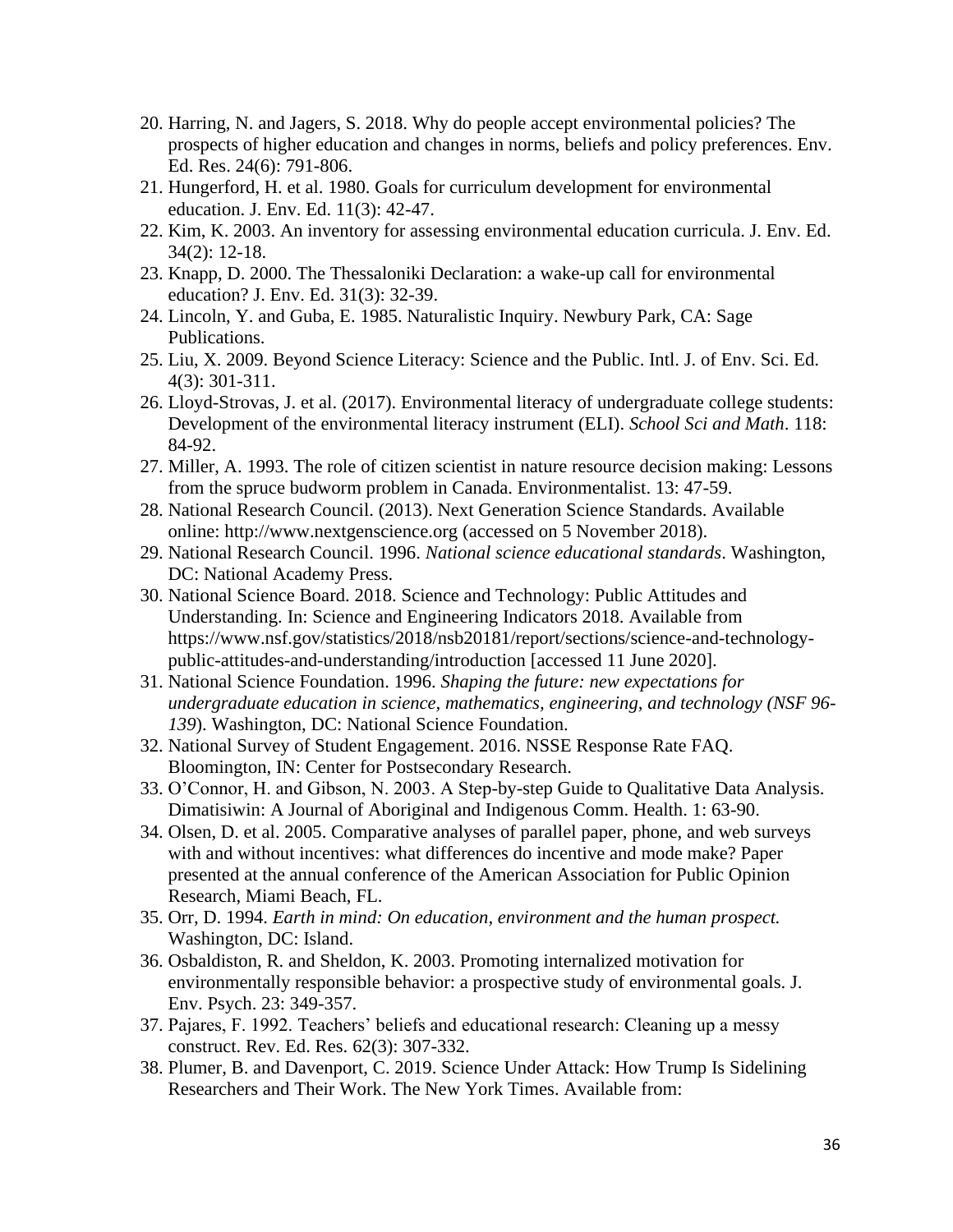<https://www.nytimes.com/2019/12/28/climate/trump-administration-war-on-science.html> [accessed 4 June 2020].

- 39. Public and Scientists' Views on Science and Society. 2015. Pew Research Center: Science and Society. Available from [https://pewresearch.org/science/2015/01/29/public](https://pewresearch.org/science/2015/01/29/public-and-scientists-views-on-science-and-society/)[and-scientists-views-on-science-and-society/](https://pewresearch.org/science/2015/01/29/public-and-scientists-views-on-science-and-society/) [accessed 11 June 2020].
- 40. Roth, C. 1992. *Environmental literacy: its roots, evolution and directions in the 1990's*. Columbus, OH: ERIC Clearinghouse for Science, Mathematics and Environmental Education.
- 41. Sadoglu, G. (2018). Engineering Students' Opinions on Science Literacy. *Univ J Educ Res.* 6(8): 1819-1830.
- 42. Seiber, J. and Saks, M. 1989. A census of subject pool characteristics and policies. Am. Psych. 44(7): 1053-1061.
- 43. Shanahan, T. and Shanahan, C. 2008. Teaching disciplinary literacy to adolescents: rethinking content-area literacy. Harvard Ed. Rev. 78(1): 40-59.
- 44. Sheldon, K. and Houser-Marko, L. 2001. Self-concordance, goal-attainment, and the pursuit of happiness: can there be an upward spiral? J. of Pers. And Soc. Psych. 80: 152- 165.
- 45. Simmons, D. 1995. *Working paper on the development of the environmental education standards*. Troy, OH: North American Assoc. for Env. Ed.
- 46. Simmons, D. 2001. Education reform, setting standards, and environmental education. In H.R. Hungerford, W. Bluhm, and J.M. Ramsey (Eds), *Essential readings in environmental education*. Champaign, IL: Stipes. 65-72.
- 47. Spall, S. 1998. Peer Debriefing in Qualitative Research: Emerging Operational Models. Sage. 4(2).
- 48. Spillett, M. 2003. Peer debriefing: who, what, when, why, how. Academic Exchange Quarterly. 7(3): 36-41.
- 49. Stern, P. 2000. Toward a coherent theory of environmentally significant behavior. J. Soc. Iss. 56: 407-424.
- 50. Trouteaud, A. R. 2004. How you ask counts: a test of internet-related components of response rates to a web-based survey. Soc. Sci. Comp. Rev. 22: 385-392.
- 51. United Nations Educational, Scientific, and Cultural Organization (UNESCO). 1978. Final Report: intergovernmental conference on environmental education, Tbilisi, USSR. 14-26.
- 52. World Commission on the Environment and Development. 1987. *Our common future*. Oxford, England: Oxford University Press.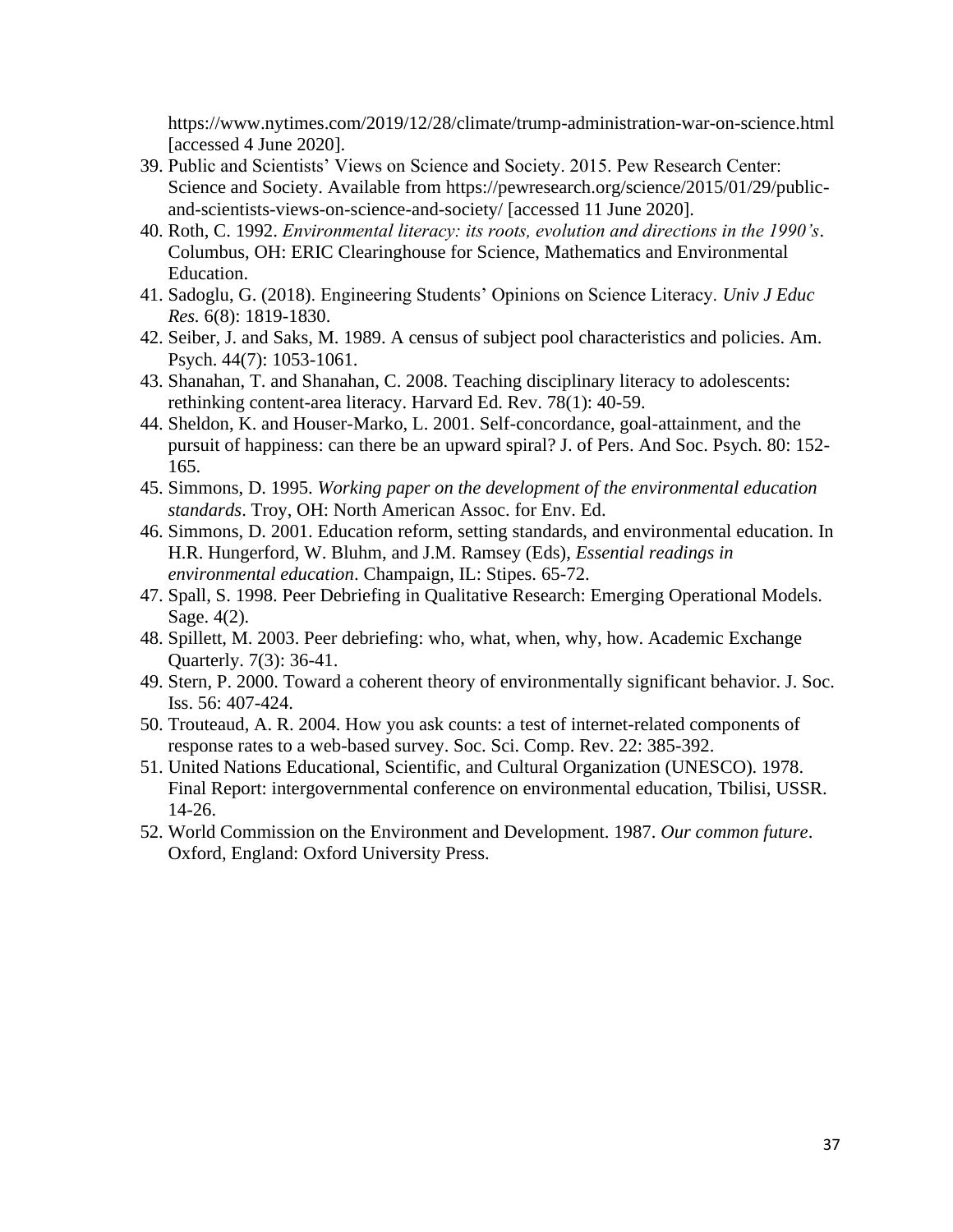# <span id="page-38-0"></span>APPENDICES

### **APPENDIX A**

### PROFESSOR INTERVIEW QUESTIONS

- 1. What is your name, department, and position at Ball State University?
- 2. Which of the following core curriculum science courses have you taught at Ball State: Anthropology 105, Astronomy 100/120, Biology 100/111/112, Chemistry 100/101/111, Geography 101, Geology 101, Health Sciences 160, Natural Resources 101, or Physics 100/101/110/120.
- 3. Approximately how long have you been teaching these courses?
- 4. What role do you believe these courses serve within the Ball State core curriculum?
- 5. Are you familiar with the term "science literacy", and how might you define it? (The operational definition I have been using is from the 2013 National Science Education Standards document which defines it as: "the knowledge and understanding of scientific concepts and processes required for personal decision making, participation in civic and cultural affairs, and economic productivity")
- 6. The BSU website states that the core curriculum is meant to enable students to "undertake the broad responsibilities of citizenship in a free society", and because science literacy is a key aspect of this citizenry (as stated by the National Research Council in 2013), the core science classes offered then should address this issue and provide students with the knowledge necessary to be considered scientifically literate. Do you agree with this position, and to what extent do you believe that the core science courses offered fulfill this expectation?
- 7. What do you believe incoming students are lacking in terms of scientific literacy?
- 8. What skills/knowledge do you hope students take away from the traditional introductory science courses within your department, and how might those expectations differ for science major and non-science major students?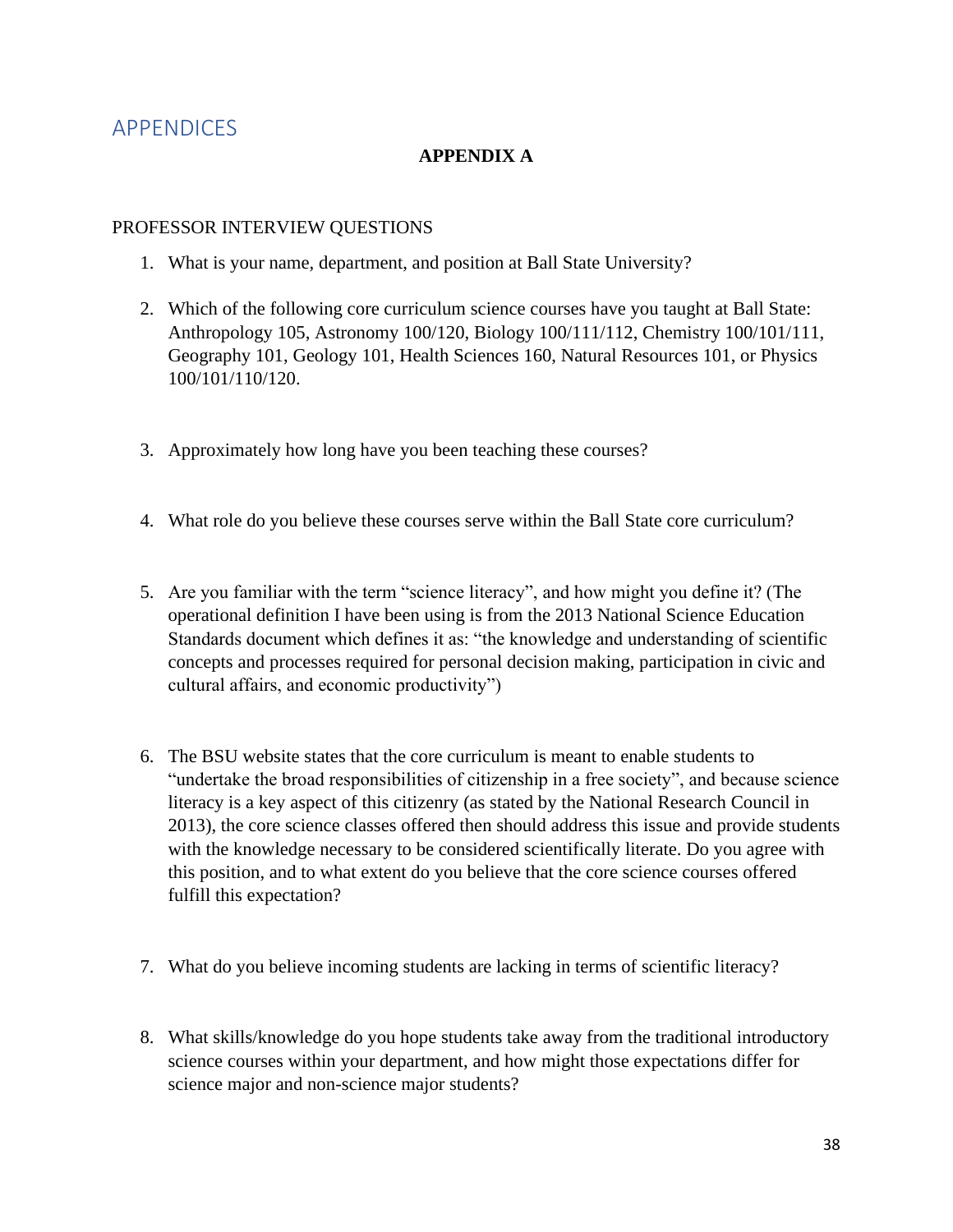- 9. Have you noticed any differences in attitude, aptitude, or self-efficacy between different types of students such as freshmen vs seniors or science vs non-science major students?
- 10. Do you have any strategies for addressing these differences in student motivations within the classroom?
- 11. Are there any particular subjects or topics within the course that students tend to find particularly interesting or engaging? Have you noticed if these are consistently different between different student groups (major, class standing, etc)?
- 12. What aspects of science literacy do you believe your course addresses?
- 13. For many students (non-science majors), the introductory science course they choose will be the last science-based course they will take in their adult lives. If there were a noncontent specific course (rather than specifically chemistry, biology, etc) designed to address science literacy directly, offered by Ball State which could satisfy the university core science course requirement, do you believe it could satisfy the university's goal of preparing students to be successful?
- 14. What issues or topics do you believe students would need to be taught in a course designed to address scientific literacy in order to reach the same level of understanding which is assumed to be acquired upon passing one of the currently offered core science courses?
- 15. Do you believe professors (including yourself) would be willing to take on and teach such a course? What difficulties would you anticipate with teaching such a course?
- 16. Do you believe there should be a required or optional undergraduate course concerning science literacy as an alternative to the traditional introductory courses (in particular for non-science major students)?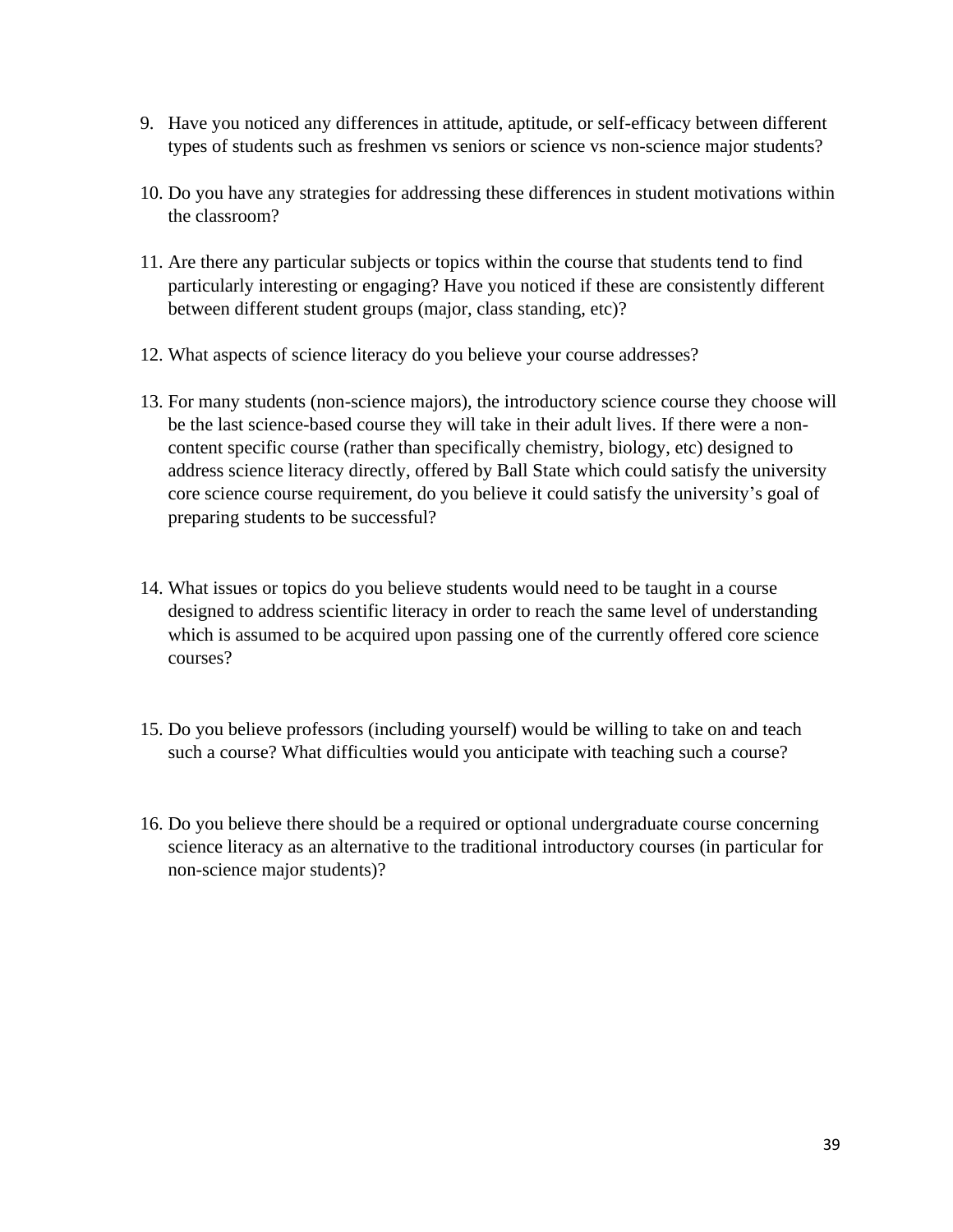#### **APPENDIX B**

#### PROFESSOR EMAIL CONTACT:

Good afternoon Dr.

My name is Ashley Pavey and I am a graduate student within the Natural Resources and Environmental Management program here at Ball State. I am conducting a master thesis on the subject of science literacy, and my research involves collecting interview data from Ball State undergraduate students and professors within the various science departments which offer the core curriculum science courses (IRB #1546871-1).

According to the Ball State course catalog, you are either currently teaching or have previously taught the introductory course . I would like to ask if you would be willing to participate in an online WebEx interview with me to discuss science literacy and the role it plays in the classroom, your expectations of students in the classroom, and your professional opinion on the state of science literacy within the student body population and its role within the university core curriculum. The interview is expected to take approximately 30-45 minutes, can be scheduled for a time most convenient for you, and your identifying information will not be used in the final project unless you grant your express permission as per the attached informed consent document.

Also attached to this email is the abstract of my proposed research which will describe my research goals in more detail. I would be happy to provide you with any further information at your request!

Thank you for your time, and I look forward to hearing from you!

--Ashley Pavey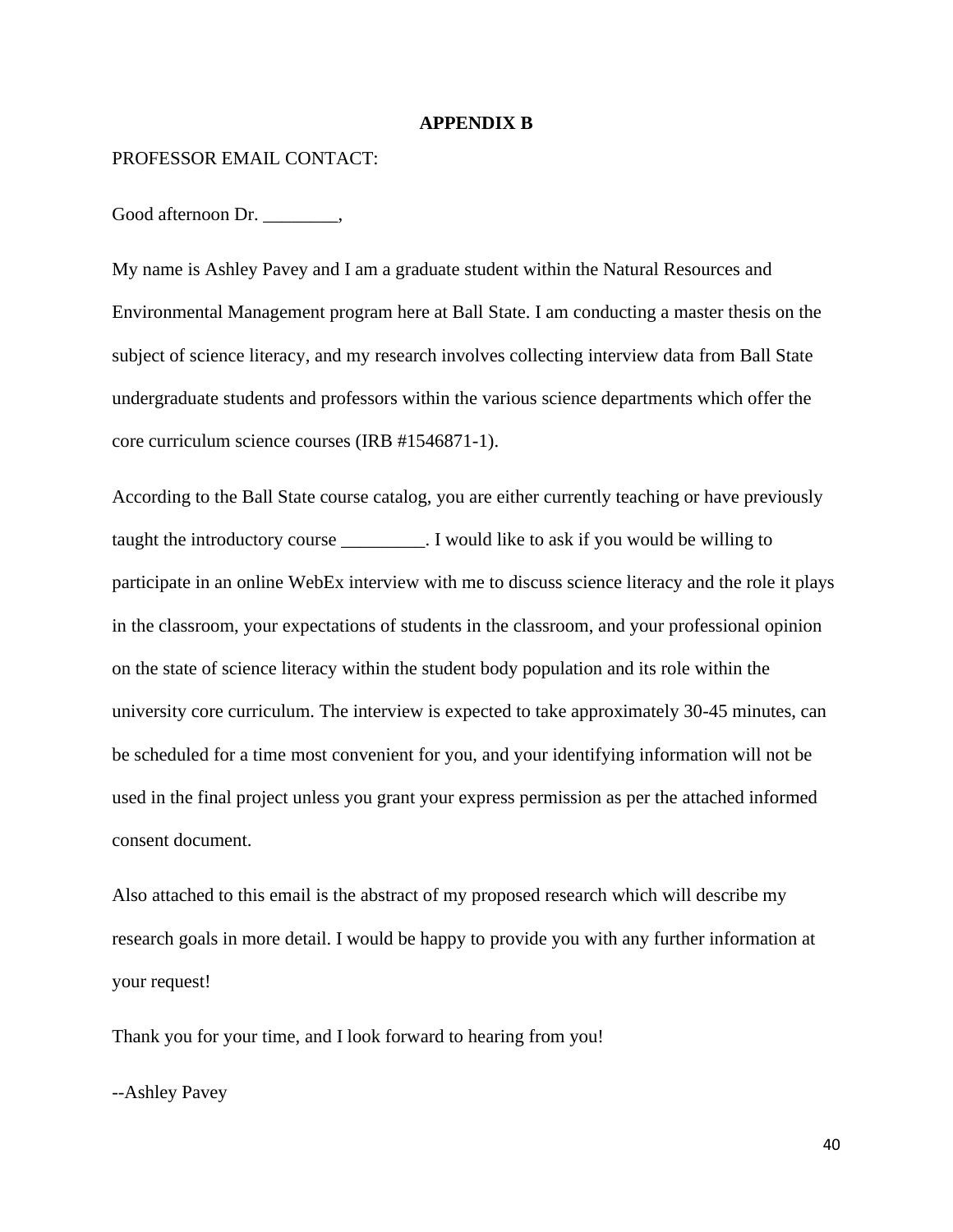## **APPENDIX C**

### **INFORMED CONSENT FORM**

### **Science Literacy: An Undergraduate Alternative to Traditional Introductory Science Courses**

### *IRBNet #: 1546871-1*

### **Study Purpose and Rationale**

*Research objectives include assessing the science literacy and self-efficacy levels of Ball State Undergraduate students, as well as the attitudes and expectations of both students and professors. Science literacy has not been widely studied. This study is expected to provide a more nuanced exploration of the science literacy levels and expectations of Ball State undergraduate students which will be compared to professorial expectations within the science departments. This could help the Ball State core curriculum better meet the needs of its students.*

### **Inclusion/Exclusion Criteria**

*You must be a Ball State professor who is currently teaching or has previously taught at least one of the following core curriculum science courses: Anthropology 105, Astronomy 100/120, Biology 100/111/112, Chemistry 100/101/111, Geography 101, Geology 101, Health Sciences 160, Natural Resources 101, or Physics 100/101/110/120. You will be excluded if you are not currently a faculty member of Ball State University.*

### **Participation Procedures and Duration**

*Voluntary participants will complete an online interview which will take approximately 30-45 minutes to complete and will be audio-recorded and transcribed. You may choose not to answer any of the interview questions asked. Interview questions may include teaching experience and background, expectations of students within the science classroom, and your professional opinion on the state of science literacy within the student population and its role within the university core curriculum.*

### **Audio or Video Tapes** *(only include if applicable)*

*Audio recordings of interviews will be saved and kept on a password protected computer. They will be kept until July 2020, after which they will be deleted. They will be transcribed, and quotes will be used in the final project. No identifying information will be included in the final paper or presentations unless permission has been expressly granted by you, the participant. Audio recordings will not be included in the final project.*

### **Data Confidentiality or Anonymity**

*Interview data will be maintained as confidential, and no identifying information such as names will appear in any publication or presentation of the data unless permission has been expressly granted by you, the participant.*